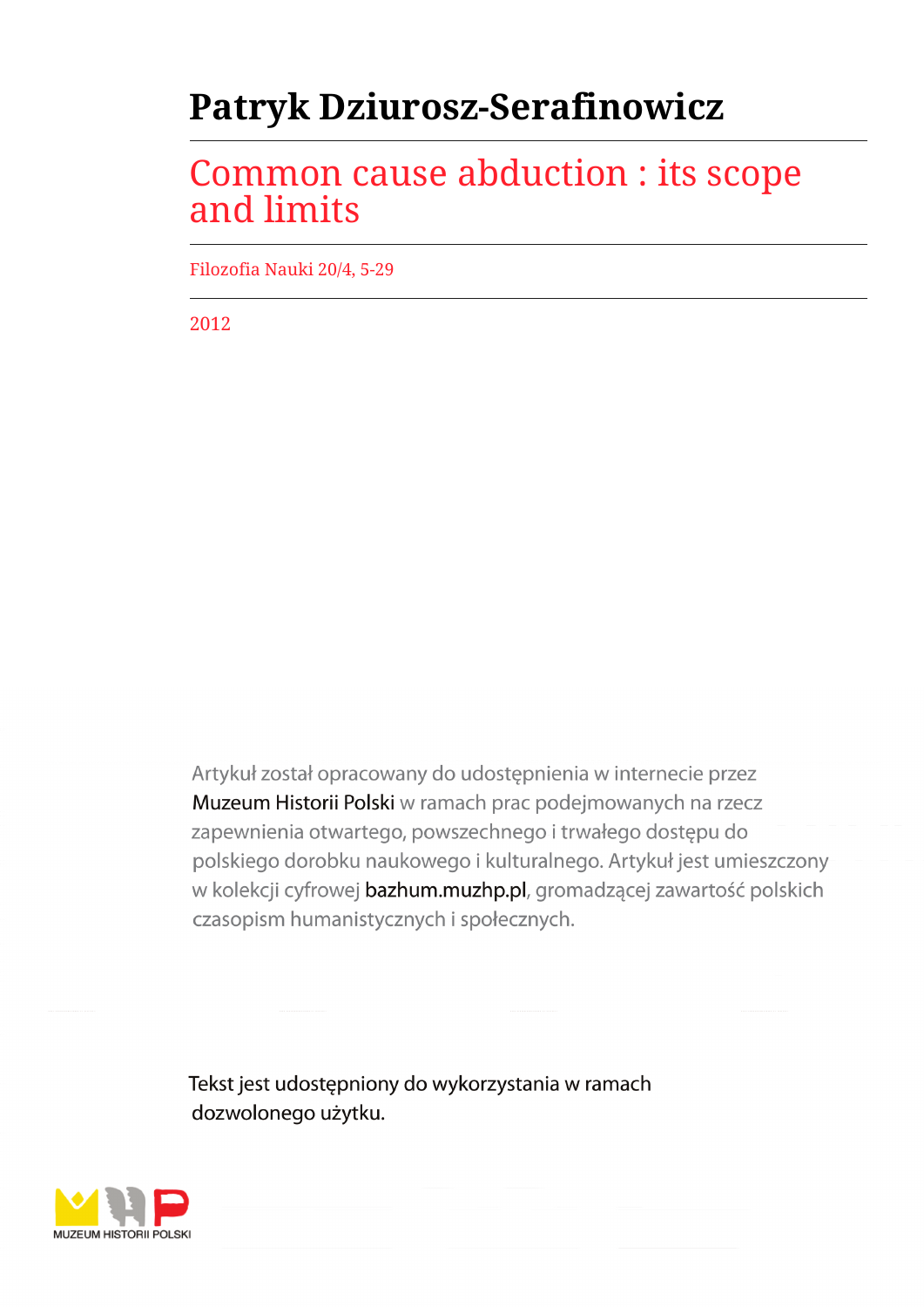*Filozofia Nauki Rok XX, 2012, Nr 4(80)*

Patryk Dziurosz-Serafinowicz

## **Common Cause Abduction: Its Scope and Limits**

#### **1. INTRODUCTION**

More than a hundred years ago the American philosopher and logician Charles S. Peirce coined the puzzling concept of abduction in order to describe a kind of reasoning (argument)<sup>1</sup> which aims to form an explanatory hypothesis to account for the surprising facts. Philosophers have struggled long and hard with the fundamental questions about abduction: Does abduction amount to a logically valid inference (argument) or to a mere act of guessing? If abduction is a logically valid inference, then abductive conclusion must be true if all the premises are true; but this cannot be true, since abduction is ampliative<sup>2</sup>, highly conjectural, and non-monotonic<sup>3</sup>? On the

 $1$  It is worth noticing that contemporary philosophers distinguish between the notion of argument and the notion of reasoning (inference). An argument is said to be a set of sentences divided into two parts: premises and conclusions; an argument is judged as valid or sound with respect to some principles of argument like *modus ponens* or *modus tollens*. On the other hand, the notion 'reasoning' or 'inference' is used to indicate the process of drawing conclusions from the premises, i.e., the process of extracting information from the premises. As it has been pointed by some philosophers, most notably by G. Harman (1986, pp. 1-6), the rules of argument do not become automatically the rules of reasoning (or rules for 'a reasoned change in view'), although they may be relevant to them. Interestingly, Peirce (1931-1958, CP 6.456) had a different terminology: by 'argument' he meant a process of reasoning, while by 'argumentation' a set of premises and conclusions. For present purposes, these distinctions make little difference.

<sup>2</sup> Abduction is an *ampliative* (*synthetic*) step of reasoning, i.e., its conclusion brings new information that is not contained—implicit or explicit—in the premises, and this new information is introduced by abduction as a kind of *conjecture*.

<sup>3</sup> Abduction is *non-monotonic* (*defeasible*) because an abductive conclusion drawn from a set of premises can be undercut if the premise set is supplemented with additional information; other words abduction, unlike deduction, lacks monotonicity because the set of abductive conclusions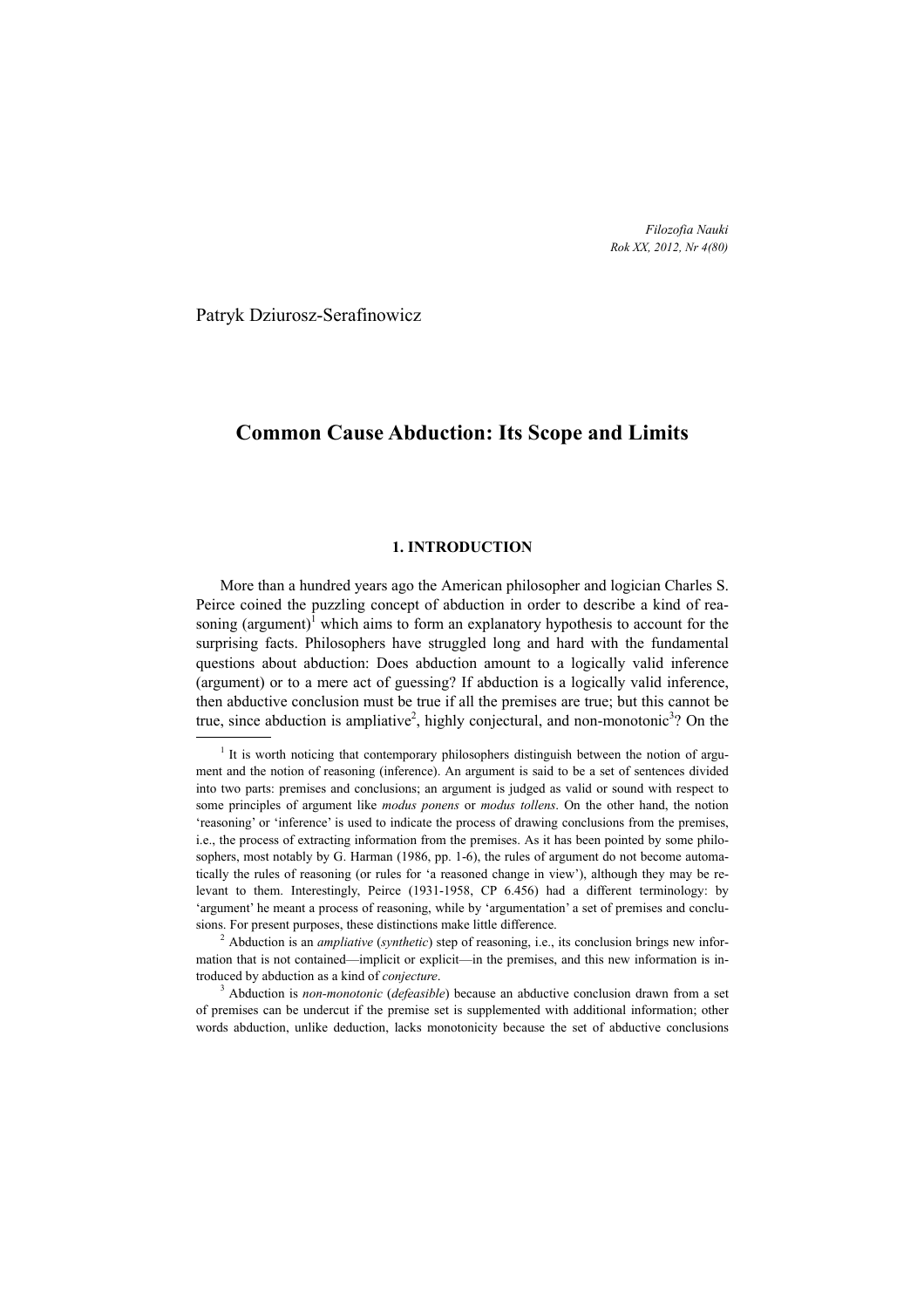other hand, if it is a mere kind of guessing, how is it possible that scientists armed with abductive mechanism 'guessed' so many true (realism), or empirically adequate (empiricism), theories about the world? These questions mark a tension between the conjectural, ampliative and non-monotonic character of abduction, on the one hand, and the possibility of a logical analysis of abduction (the possibility of constructing the *logica docens* for abduction), on the other hand. Philosophical opinions are sharply divided with respect to these questions. On the one hand, some philosophers argue, following Reichenbach (1938), Popper (1959), that if abduction constitutes the *context of discovery*, then it cannot be governed by rational rules, since the context of discovery cannot be logically analysed (in particular, as a logical argument); they add that, at best, abduction as a kind of guess can be analysed from a psychological point of view. On the other hand, it is argued that one can define rational rules for abduction that can be codified, for example, in various *logics for abduction.*<sup>4</sup> Both strategies have their standard arguments, and each regards its own arguments as compelling — the debate resembles the trench warfare of the World War I. One way to avoid a stalemate in this debate is to acknowledge that one can tackle the fundamental questions about abduction either *globally* or *locally*. The global strategy aims to answer these questions in general, apart from the types of abduction one may specify, and apart from the various contexts in which abduction can be used; it aims to resolve the basic dilemmas about abduction, and then apply these solutions to all the contexts in which abduction can be used. On the other hand, a more modest local strategy acknowledges that the fundamental questions about abduction cannot be answered in general; at best, one may tackle them with respect to a type of abduction (e.g., explanatory or instrumental abduction) or even with respect to a type of abduction in a particular context (e.g., explanatory abduction in law or science).<sup>5</sup> On this strategy, one can compare different answers to the core questions about abduction with respect to different types of abduction. It may happen then that one can define rational rules for the explanatory abduction, but fail to do this for the abductive reasoning in 'reverse' mathematics.

does not grow monotonically while the premise set grows.

<sup>4</sup> Various logics and logical approaches to abduction have been proposed in the domain of artificial intelligence, cognitive science, philosophy of science and philosophical logic. For example, Aliseda (2006) has proposed a logical approach to abduction in terms of semantic tableaux; Meheus and Batens (2006) have defined logics for abduction based on ampliative adaptive logics; Carnielli (2006) has designed a logic for abduction based on a version of paraconsistent logic; Hintikka (1998) has proposed a logical approach to abduction in terms of his interrogative model of inquiry and interrogative logic.

 $<sup>5</sup>$  So, for example, on the local strategy, either one focuses on the nature of explanatory abduc-</sup> tion, or on the nature of various non-explanatory or instrumental abductions like abduction in the socalled 'reverse' mathematics or abduction in interpretation. Moreover, it is possible that the justification of explanatory abduction is highly context-dependent (e.g., explanatory abduction in science and in law may differ essentially).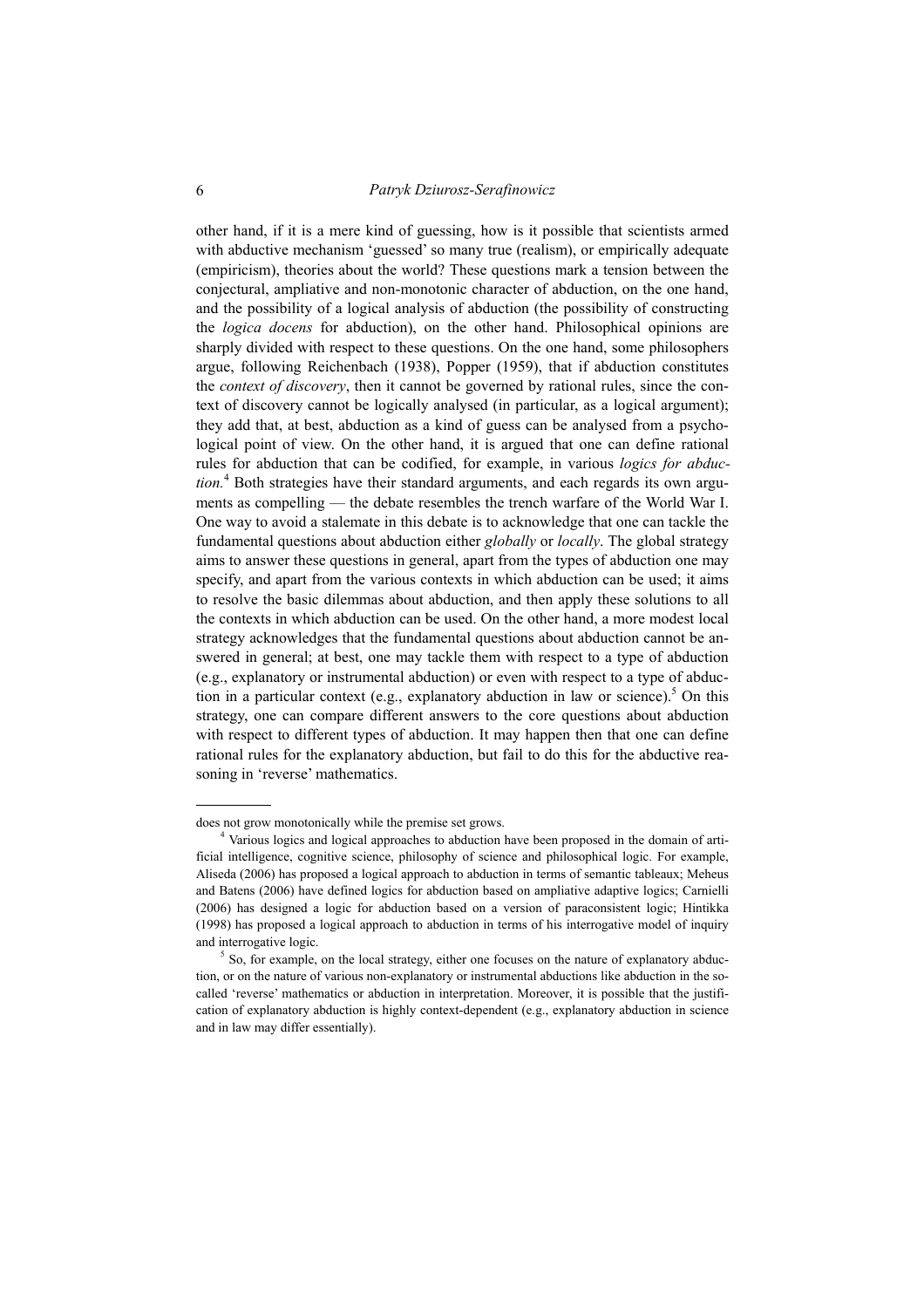This article focuses on abduction from the perspective of the *local strategy*. It aims to scrutinise the nature of one version of the *explanatory abduction*, namely *common cause abduction*, which is based on *Hans Reichenbach's principle of the common cause*. First, it is claimed that common cause abduction can be regarded as a rational and powerful rule for abductive explanatory inferences from the observed surprising *correlations of events* to the *screening-off common cause* abductive hypothesis that explains this observed correlation. Three arguments are presented to bolster this thesis: the *argument form screening-off*, the *argument from likelihood*, and the *argument from simplicity*. The upshot of these three arguments is that common cause abductive hypotheses appear to be more plausible than the separate cause abductive hypotheses. Second, it is argued that we should not be so optimistic about common cause abduction. I shall argue that it is not always true that the common cause abductive hypothesis is more plausible than the separate cause hypothesis. All of these three arguments appear to be defeasible. Third, it is claimed that the defeasible nature of common cause abduction does not imply that this kind of abduction is unreasonable. As a consequence, I shall outline some general remarks of how to use common cause abduction in a reasonable manner.

## **2. THE EXPLANATORY ABDUCTION FOR THE CORRELATION OF EVENTS**

Before diving into the body of discussion concerning the substantial theses of this article, I shall first clarify the concept of explanatory abduction by introducing its model, and then use this model to define the explanatory abduction for the correlation of events.

The idea of explanatory abduction is inherently connected with Peirce's conception of abduction. As it has been argued by Peirce, abduction aims to find an *explanans* that accounts for an *explanandum* which describes some surprising event or fact. One may say that abduction begins when ignorance comes, or that one's ignorance 'triggers' abduction. This means that we reason abductively, when we are faced with unknown surprising circumstances or, broadly speaking, with a cognitive problem that cannot be resolved on the basis of our background knowledge. Following Kapitan (1997, pp. 477-478), Peirce's conception of abduction may be characterised by the four theses:

#### *Inferential Thesis:*

Abduction is, or includes, an inferential process or processes.

## *Thesis of Purpose:*

The purpose of scientific abduction is both (i) to generate new hypotheses and (ii) to select hypotheses for further examination; hence, a certain aim of abduction is to recommend a course of action.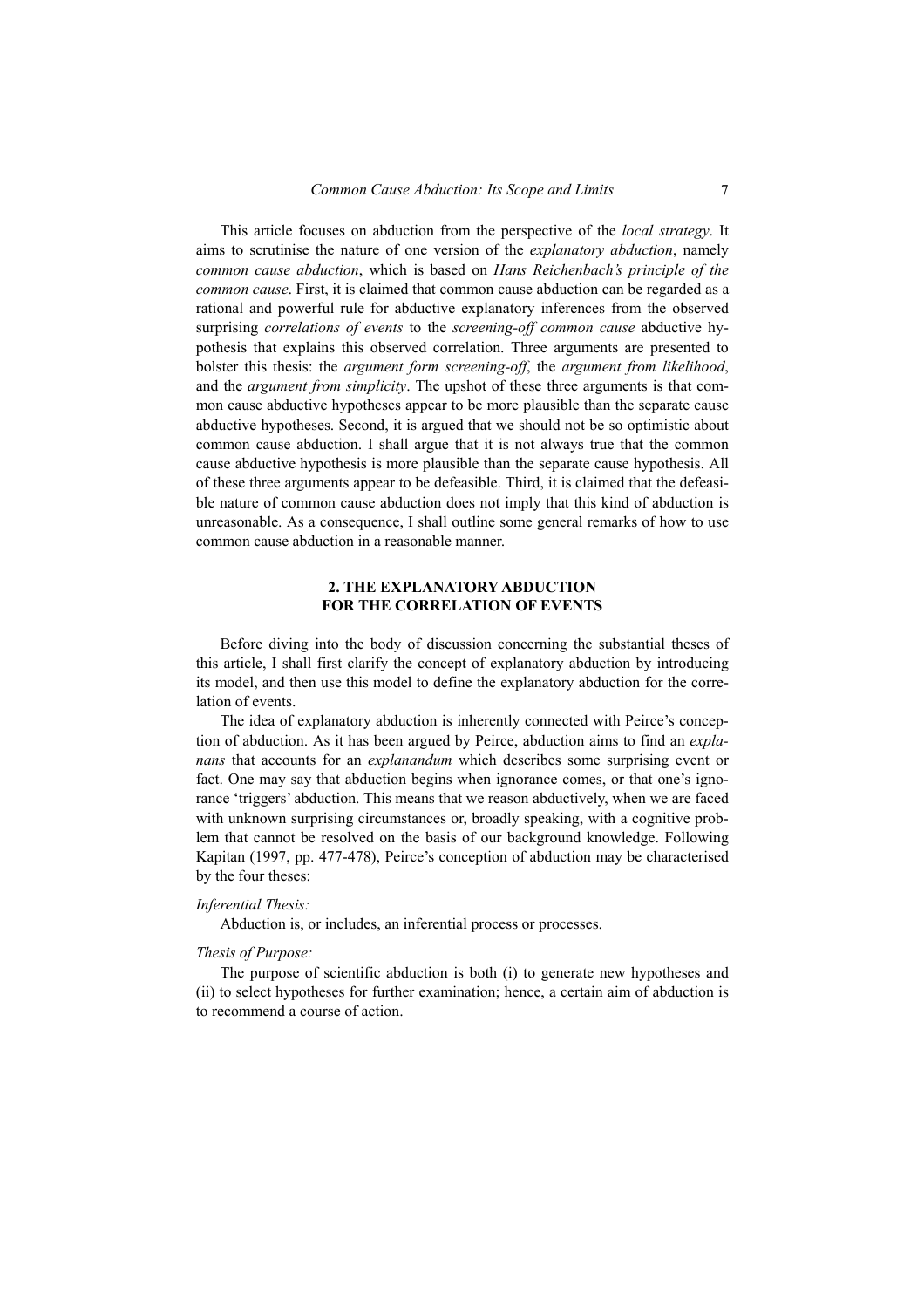#### *Comprehension Thesis:*

Scientific abduction includes all the operations whereby theories are engendered.

#### *Autonomy Thesis:*

Abduction is, or embodies, reasoning that is distinct from, and irreducible to, neither deduction nor induction.

It is essential to Peirce's conception that abduction is an inference that aims to create, select and conjecture hypotheses. Some philosophers suggested, albeit in different ways, that we can make sense of two epistemological kinds of abduction: *creative abduction* and *abduction as inference to the best explanation* (*evaluative or* selective abduction).<sup>6</sup> Whereas creative abduction aims to generate hypotheses for further examination, abduction as inference to the best explanation leads to accepting a hypothesis on the grounds that it *best explains* some *explanandum* proposition. This distinction, however, does not comply with Peirce's *Thesis of Purpose* which states that any kind of abduction encompasses both the selective and the creative part. The question arises: How can we represent explanatory abduction in order to make sense of Peirce's theses?

A very promising way is to adopt the so-called *GW*-model of abduction proposed by D. M. Gabbay and J. Woods (Gabbay and Woods 2005, pp. 39-73). In comparison to various formal and quasi-formal representations of Peirce's idea of abduction presented in the literature, *GW*-model aims to provide a more general structure of abduction; it encompasses both the creative and the selective part, and it captures both the instances of explanatory and instrumental abductions. What is crucial for this model is that it is based on non-classical logic — the *practical logic of cognitive systems*. 7 This logic is a principled description of the conditions under which agents employ resources in order to perform their cognitive tasks. It is a non-classical logic in the sense that it does not restrict logic to modelling arguments as relations between linguistic structures (propositions, sentences, etc.), but it extends logic to model in a principled way the behaviour of agents who employ inferences. So, this logic finds the structure of abduction as more complex than the relation between an *explanandum* and an *explanans* proposition.

On *GW*-model, abduction is a *presumptive solution* to a cognitive agent's ignorance problem (IP). IP may be defined as follows:

*Definition 2.1.* (*Ignorance Problem* (IP)) IP exists for a cognitive agent iff he has a cognitive target *T* that cannot be attained from what he currently knows (his current

 $6$  This distinction is to be found in Magnani (2001), Schurz (2008), Fetzer (2004). Some philosophers regard Peirce's abduction as synonymous with inference to the best explanation; see, e.g., Harman (1965).

 $<sup>7</sup>$  This practical logic is an instance of the so-called Resource-Target Logic. This logic models a</sup> target-motivated and resource-dependent reasoning. A detailed analysis of this logic is to be found in Gabbay and Woods (2001).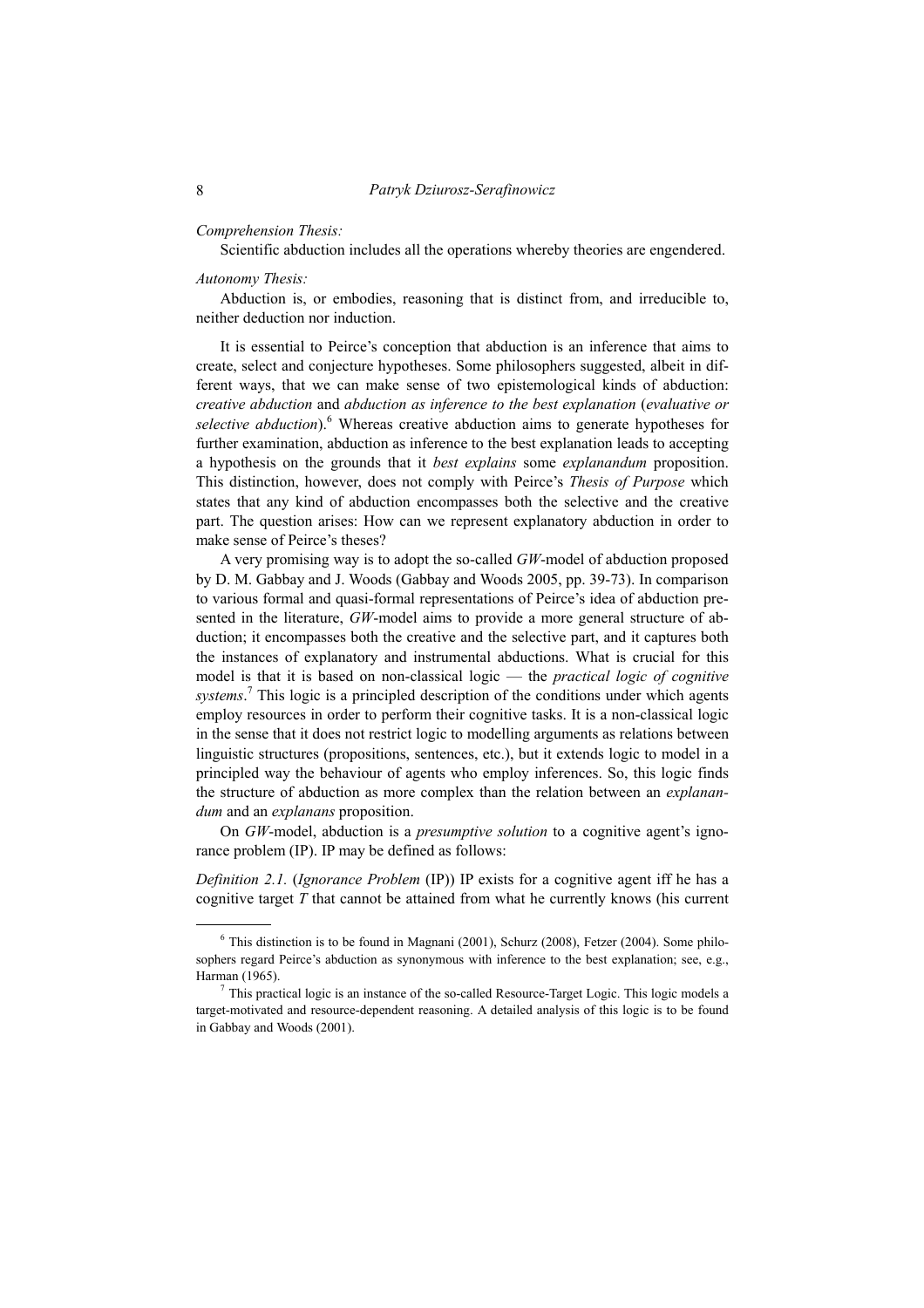knowledge base *K*) and from the accessible successor knowledge *K\** of *K* (the extension of  $K$ ).  $8$ 

It is important to note that one's ignorance problem is always a matter of degree; that is to say, our cognitive targets are more or less attainable from what we currently know and from our accessible successor knowledge. Abduction offers a presumptive solution to IP, i.e., it leads to a hypothesis *H* which, if an agent knew it, would together with *K* solve his IP; and from this fact he *conjectures* that *H* is true (Gabbay and Woods 2005, pp. 42-47). More schematically, let *T* indicate an agent's cognitive target, *R* is the attainment relation on *T*, *K* is the agent's knowledge base,  $K^*$  is a closely accessible successor of *K*,  $R^{pres}$  is the presumptive attainment relation on *T*, *H* is a hypothesis, *K*(*H*) is a knowledge base revised by *H*, *C*(*H*) is a conjecture that *H*, and  $H^C$  is a discharge of *H*. Then, the schema for abduction runs as follows:

- 1. *T*! [declaration of *T*]
- $2. \neg (R(K, T))$  [fact]

j

3. ¬(R (*K\**, *T*)) [fact]

4. *Rpres*(*K*(*H*), *T*) [fact]

- 5. *H* satisfies some conditions that assess *H*'s plausibility [fact]
- 6. Therefore, *C*(*H*) [conclusion]

7. Therefore,  $H^C$  [conclusion]

The crucial fact about abduction that is implied by *GW*-model is that an agent who employs abduction as his response to IP does not attain his cognitive target on the basis of his knowledge *K* or *K\** (this is indicated by line 2 and 3 in the above schema). By employing abduction, he proposes *H* such that his knowledge *K* revised by *H* would attain *T* (line 4), and after evaluating *H*'s plausibility (line 5), he conjectures that *H* (line 6), and decides to act on the basis of *H* (line 7), e.g. he decides to test or examine *H* in scientific inquiry. Conjecturing that *H*, however, does not constitute knowledge; abduction lowers an agent's epistemic aims with regard to *T*, since it does not offer knowledge that enables him to attain *T*, but only a conjecture that  $H$  is true.

This general *GW*-model for abduction may serve as a point of departure for studying the nature of various kinds of abduction that respond to a variety of abductive ignorance problems. In what follows, I shall focus on one species of *explanatory abduction*, namely abduction defined as a presumptive solution to *explanatory ignorance problems* (EIP) concerning a *correlation of events*.

 $8$  It is important to notice that the accessible successor  $K^*$  of  $K$  is an extended knowledge-base that should be available to a cognitive agent in a way that enables him to attain the cognitive target without proposing a conjecture. Suppose that you have forgotten what the concept 'abduction' means, but you want to explain it. Then you may extend your current knowledge-base *K* to the accessible successor *K\** by consulting the dictionary of philosophy or *The Collected Papers of Charles S. Peirce. K\** then attains your cognitive target, and you are no more faced with the ignorance problem.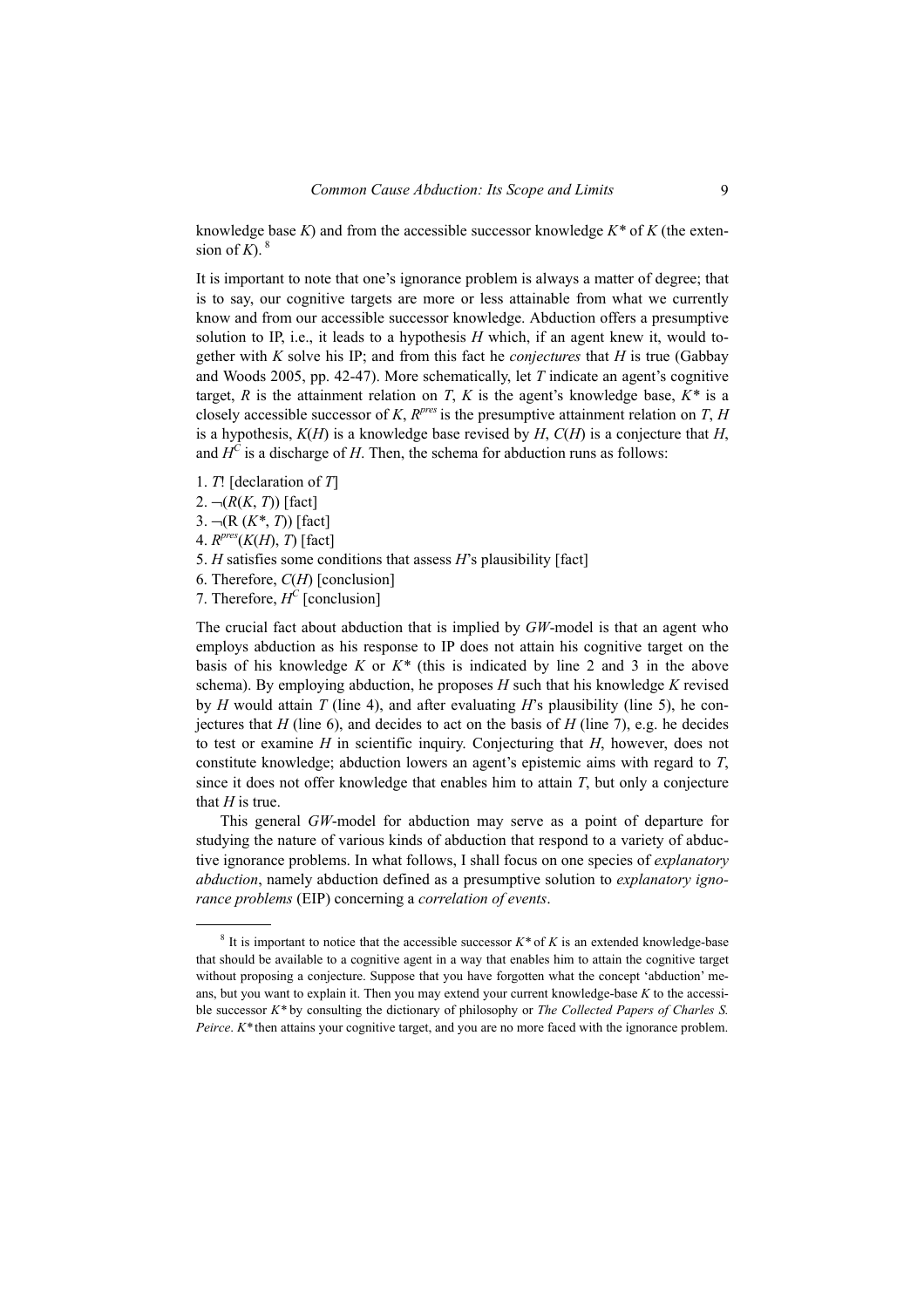In general, one may define EIP as follows:

*Definition 2.2.* (*Explanatory Ignorance Problem* (EIP)) EIP exists for a cognitive agent iff he has a cognitive target that calls for explanation  $(E)$ , and it can be explained neither on the basis of what he currently knows (his current knowledge base *K*) nor on the basis of his accessible successor knowledge *K\** of *K*.

A majority of explanatory ignorance problems consists in finding an explanation for particular events, e.g., fossil evidence in biological sciences, a behaviour of the crime perpetrator in legal reasoning, physical phenomena. Much of past and current philosophical and logical theories of abduction center on finding rational rules for explanatory abduction for such EIP. The other, rather neglected, explanatory ignorance problems consist in finding an explanation not for particular events but for the *correlations of events*. There are many examples of interesting correlations of events that call for explanation in physics, chemistry, biological sciences, legal investigation, and in everyday reasoning. For example, there is a significant correlation between cancer and yellow fingers (Arntzenius 1990, p. 78), or a correlation between two lamps that go out suddenly in your room (Reichenbach 1956, p. 157). But, what does it mean that events are correlated? What do we mean when we say, for example, that there is a correlation between having a cancer and having yellow fingers? This question finds an interesting probabilistic answer. Probabilistically, one may define (positive) correlation between events *A* and *B* as follows:

*Definition 2.3.* ((*Positive*) *Correlation of Events*) 9 The events *A* and *B* are said to be (*positively*) *correlated* if the joint probability of *A* and *B*, *P*(*A*&*B*), is greater than the product of the single probabilities  $P(A)$  and  $P(B)$ , i.e., if

 $P(A\&B) > P(A) \times P(B)$ 

This condition can be equivalently stated as follows: if two events *A* and *B* have some positive probability of occurrence, i.e.,  $P(A) \neq 0$  and  $P(B) \neq 0$ , then there is a positive correlation between events *A* and *B* if  $P(A|B) > P(A)$ , or if  $P(B|A) > P(B)$ . As it is easy to observe, the probabilistic definition of a correlation of events does not state that a correlation of events *A* and *B* means 'An event *A* occurs whenever an event *B* occurs'. This would be too much. On the other hand, correlation does not mean a mere coincidence. It says that to find a correlation of events *A* and *B* is to observe that the occurrence of both *A* and *B* is more probable than their independent occurrence. So, we say that there is a (positive) correlation between cancer and yellow fingers if the probability of having a cancer among people with yellow fingers is

 $\overline{a}$ 

<sup>9</sup> It is also possible to define probabilistically a negative correlation of events. It runs as follows: The events *A* and *B* are said to be *negatively correlated* if the joint probability of *A* and *B*, *P*(*A*&*B*), is less than the product of the single probabilities *P*(*A*) and *P*(*B*), i.e., if *P*(*A*&*B*) < *P*(*A*) × *P(B)*. In a simple way a negative correlation may be transformed into a positive one just by replacing *A* by  $\neg A$ , or *B* by  $\neg B$ .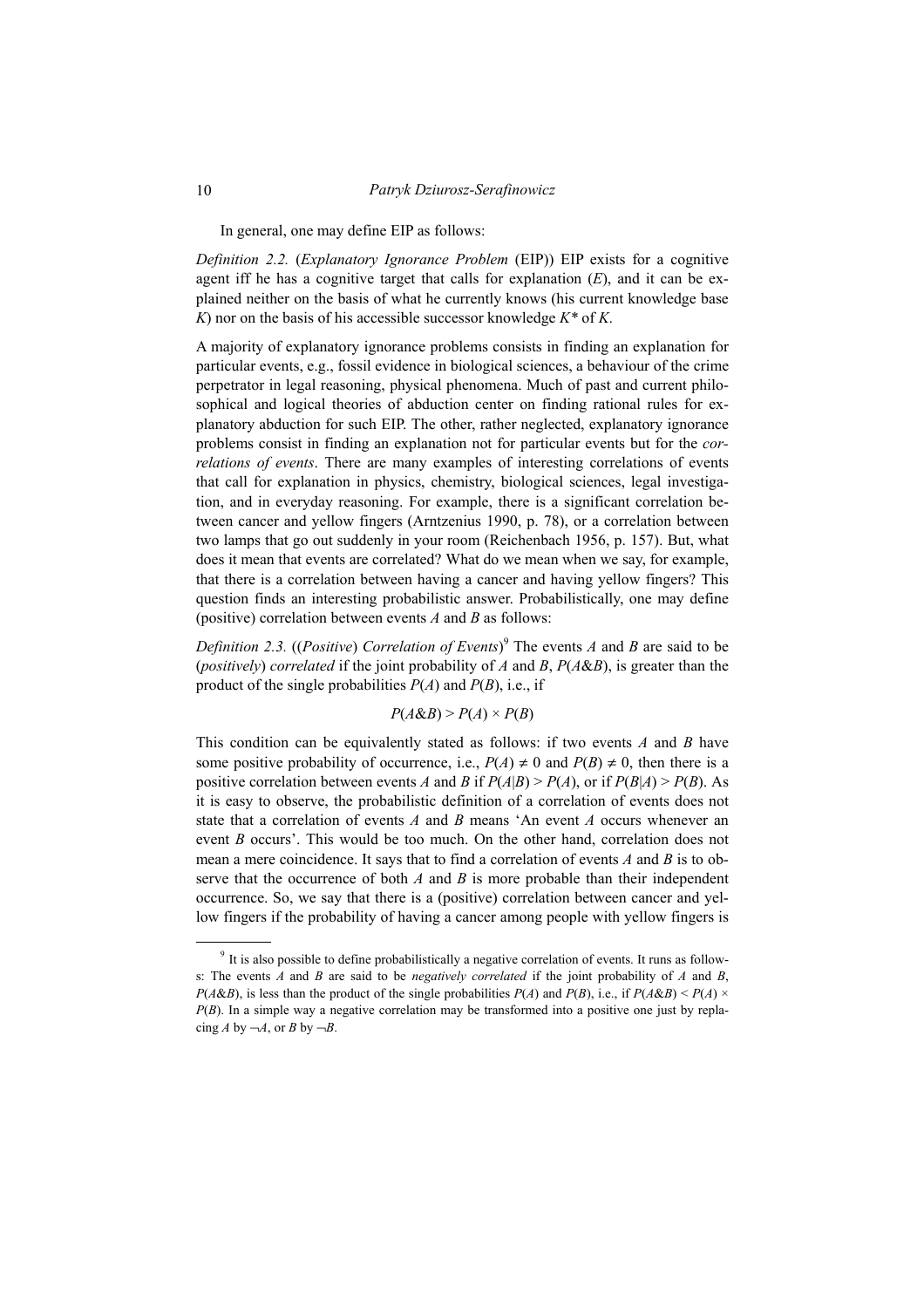greater than the probability of having a cancer in general, say in some population. When one observes a correlation between events *A* and *B* one intuitively admits that the occurrence of both events is not independent. Other words, the idea of correlation among events is the idea of probabilistic dependence.

Having the definition of the correlation of events at hand, we can now define an explanatory ignorance problem concerning such correlations:

*Definition 2.4.* (*Explanatory Ignorance Problem Concerning Correlations of Events*  $(EIP<sub>COR</sub>)$ ) EIP<sub>COR</sub> exists for a cognitive agent iff his cognitive target consists in finding an explanation for a correlation of events  $(E_{COR})$ , and it can be explained neither on the basis of what he currently knows (his current knowledge base *K*) nor on the basis of the accessible successor knowledge *K\** of *K*.

What is then the explanatory abductive response to  $EIP_{COR}$ ? To state precisely explanatory abduction for  $E_{COR}$ , we must first introduce some important distinctions. First, it is important to recognise that explanations may come at least in two sorts: *causal* and *non-causal* explanations. A causal explanation of an event provides information about its causal history. An example of non-causal explanation is the reason-based explanation which says that an explanation provides a reason to believe the *explanandum*. There is a controversy in the literature about explanation as to whether we can make a theoretically significant distinction between causal and noncausal explanations. On the one hand, it is claimed that there is no such thing as noncausal explanation; the only relevant explanation is causal explanation, and all the alleged non-causal explanations are reducible to causal ones (Lewis 1986). On the other hand, it is argued that there are strong reasons for making room for both causal and non-casual explanations; causal explanation is not the whole story that can be said about explanation. For example, it is claimed that while empirical science is the kingdom of causal explanations, mathematics and other formal sciences require noncausal explanations (e.g., a mathematician may explain why Fermat's theorem is true, but his explanation would not cite causes) (Lipton 2004; Kitcher 1989). Putting this fundamental and interesting discussion aside, I shall, rather modestly, ask: what model of explanation should we assume for the explanatory abduction that aims to account for  $E_{COR}$ ? My answer is that the model should be causal. But this is not to say that all kinds of the explanatory abduction should be based on the causal model of explanation; again, 'reverse' mathematics might be the kingdom of non-causal abductive explanations. The first reason for applying the causal model to the case of abductive explanation of  $E_{COR}$  is that such an abductive explanation should be asymmetric in the sense that the proposed *explanans* should explain the *explanandum* but cannot itself be explained by the *explanandum*. This reason is obvious, since abduction aims to resolve the ignorance problem by inventing conjecture which itself cannot be explained abductively by the phenomena that call for explanation. The required asymmetry in abductive mechanism can be established by characterising abductive hypotheses as causal hypotheses, since the relation of causal dependency is,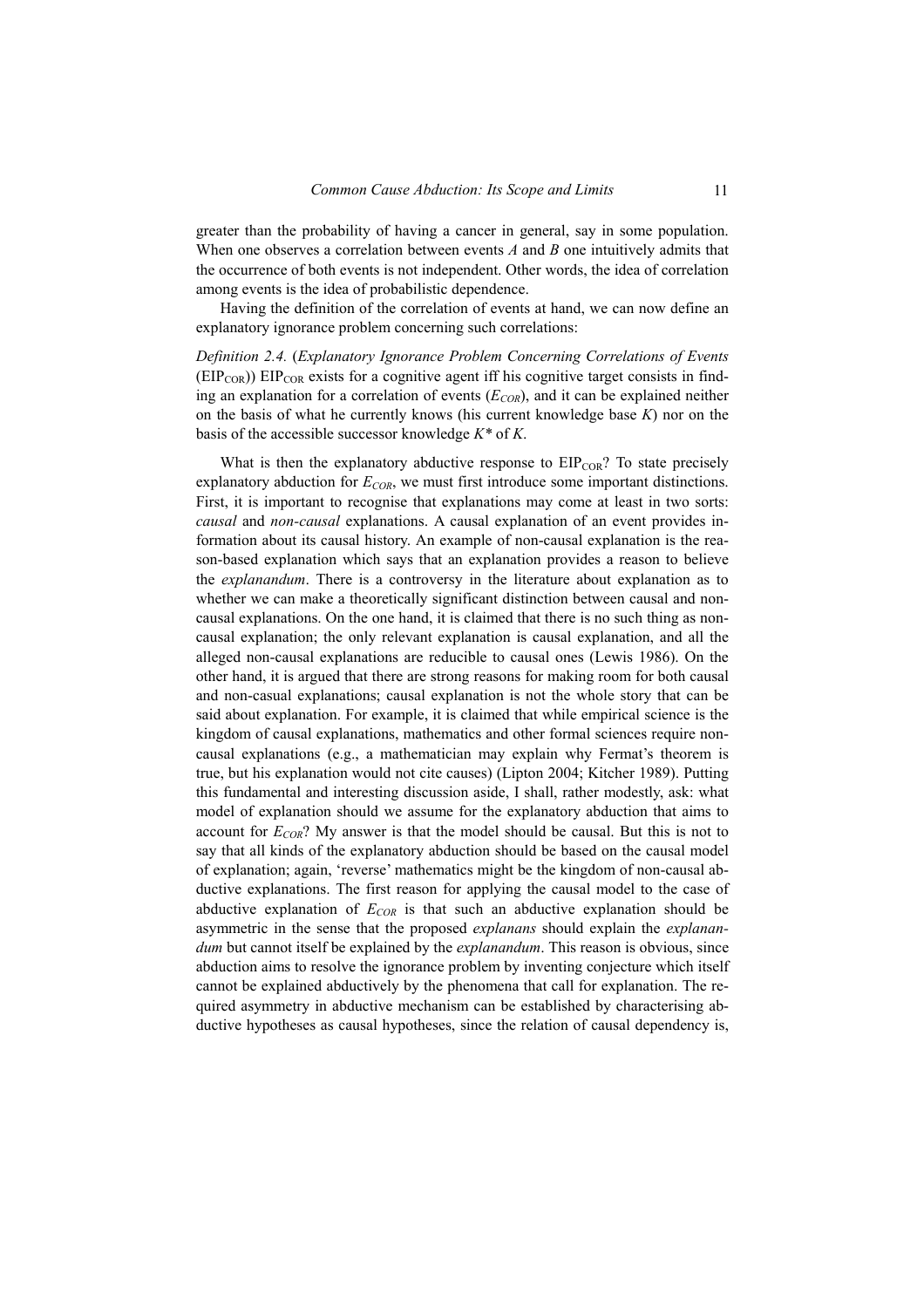at least on the predominant view, asymmetric. The second more particular reason is that causal explanations for the surprising correlation of events provide more 'explanatory relevant' reasons. For example, if one observes a surprising correlation, say that two lamps go out suddenly in the room, one provides a better understanding of the correlation by conjecturing a cause of the correlation than by conjecturing a law-like statements from which the correlation can be derived.

Second, one has to specify a model for assessing causal explanations' plausibility (as indicated in line 5 of the *GW*-model). At least, two options are possible. First, one may want to assess a proposed abductive causal explanation on whether it is the best explanation from a set of possible explanations. This is, however, untenable. Such a model is susceptible to the infamous 'bad lot' argument, due to van Fraassen (1989, p. 143). It may be stated as follows: suppose an abducer has invented a set of hypotheses that offer potential explanations of some phenomenon, and then he has sorted out the best explanation from the set. Selecting the best explanation from the set of possible explanations involves the belief that the possible true hypothesis is to be found in that selected lot of hypotheses. But, the best explanation may well be the best from the bad lot, say from the lot containing false explanations. One way to avoid this problem would be to insist that this model presupposes a *principle of privilege* which states that nature predisposed scientists to formulate the right set of possible hypotheses. This is untenable as well. The second more promising option is to assume that the assessment of causal explanation's plausibility is *contrastive*. Instead of asking whether a causal explanation is the best of the possible ones, we ask whether it is more plausible than its rival; we do not ask whether it should be favoured over all possible explanations. It might occur, then, that an explanatory hypothesis  $H_1$  is favourable over  $H_2$ , but not over  $H_3$ .

Being endowed with the specifications stated above, the explanatory abduction for  $E_{COR}$  runs as follows:

*Definition 2.5.* (*Explanatory Abduction for the Correlation of Events*) Let  $E_{COR}$  indicate an agent's cognitive target consisting in finding a causal explanation for a correlation of events,  $R$  is the attainment relation on  $E_{COR}$ ,  $K$  is the agent's knowledge base,  $K^*$  is a closely accessible successor of *K*,  $R^{pres}$  is the presumptive attainment relation on  $E_{COR}$ ,  $H_E$  is a hypothesis that explains the correlation,  $K(H_E)$  is a knowledge base revised by  $H_E$ ,  $C(H_E)$  is a conjecture that  $H_E$ ,  $H_E^*$  is  $H_E$ 's rival, and  $H_E^C$  is a discharge of  $H_E$ . Then the schema for explanatory abduction for the correlation of events runs as follows:

- 1.  $E_{COR}$ ! [declaration of  $E_{COR}$ ] 2.  $\neg(R(K, E_{COR}))$  [fact]  $3. \neg (R(K^*, E_{COR}))$  [fact] 4.  $R^{pres}(K(H_E), E_{COR})$  [fact]
- 5.  $H_E$  is more plausible than  $H_E^*$  [fact]
- 6. Therefore,  $C(H_E)$  [conclusion]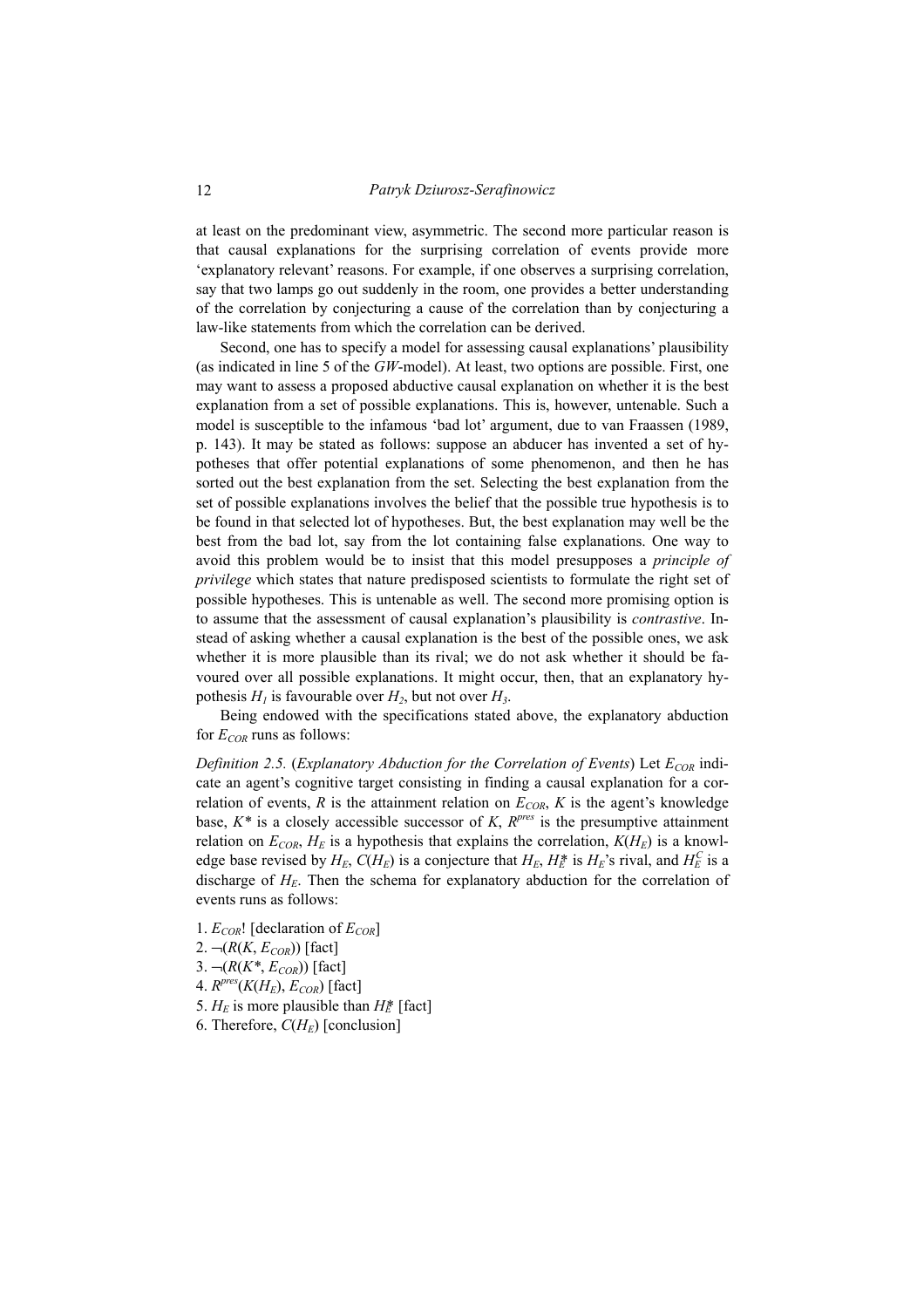7. Therefore,  $H_E^C$  [conclusion]

One may find many significant instances of  $EIP_{COR}$  in cases of scientific discoveries. One of the classic examples discussed in the textbooks of philosophy of science is the famous Semmelweis' case (Hempel 1966, pp. 3-6; Lipton 2004, pp. 74- 76). Ignaz Semmelweis was a Hungarian physician who discovered the cause of childbed fever working during 1844-1849 at the Vienna hospital. Semmelweis observed that a much higher percentage of women in the First Maternity Division contracted childbed fever than in the Second Division. When he was searching for the cause of the increasing mortality rate of women who contracted childbed fever, he noticed a surprising correlation between the symptoms of those who contracted childbed fever and the symptoms of his colleague's disease. Semmelweis' colleague Kolletschka who was performing autopsies in the First Maternity received a puncture wound from a scalpel, and died displaying the same symptoms as the victims of childbed fever. Other words, in this case the probability of the occurrence of both these events was greater than the probability to be expected if they occurred independently, i.e.:

*P*(symptoms of childbed fever in the First Maternity Division & symptoms of Kolletschka's disease) >  $P$ (symptoms of childbed fever in the First Maternity Division)  $\times$ *P*(symptoms of Kolletschka's disease)

Furthermore, Semmelweis was faced with  $EIP_{COR}$ , since any of the theories that had explained childbed fever before and during Semmelweis' time failed to explain this specific correlation. For example, a popular in Semmelweis' time theory which explained a childbed fever by postulating some 'atmospheric-cosmic-telluric changes', though providing a plausible explanation for the disease of women in the First Maternity Division, was unable to explain Kolletschka's disease.

The question that arises in cases like Semmelweis' one is whether one can find an interesting inferential rule that enables us to make rational causal abductive explanations for explanatory targets like the surprising correlations of events. In other words, one can ask: Is there a kind of *logica docens* for abduction that aims to explain such correlations? In the next section, I shall propose an inferential rule for such abduction, namely Reichenbach's Principle of the Common Cause.

## **3. THE PRINCIPLE OF THE COMMON CAUSE AND COMMON CAUSE ABDUCTION**

#### **3.1. The Principle of the Common Cause**

In his ground-breaking *The Direction of Time*, Hans Reichenbach proposed a principle which governs non-deductive inferences from observed correlated effects to an unobserved cause. He dubbed this principle *the principle of the common cause*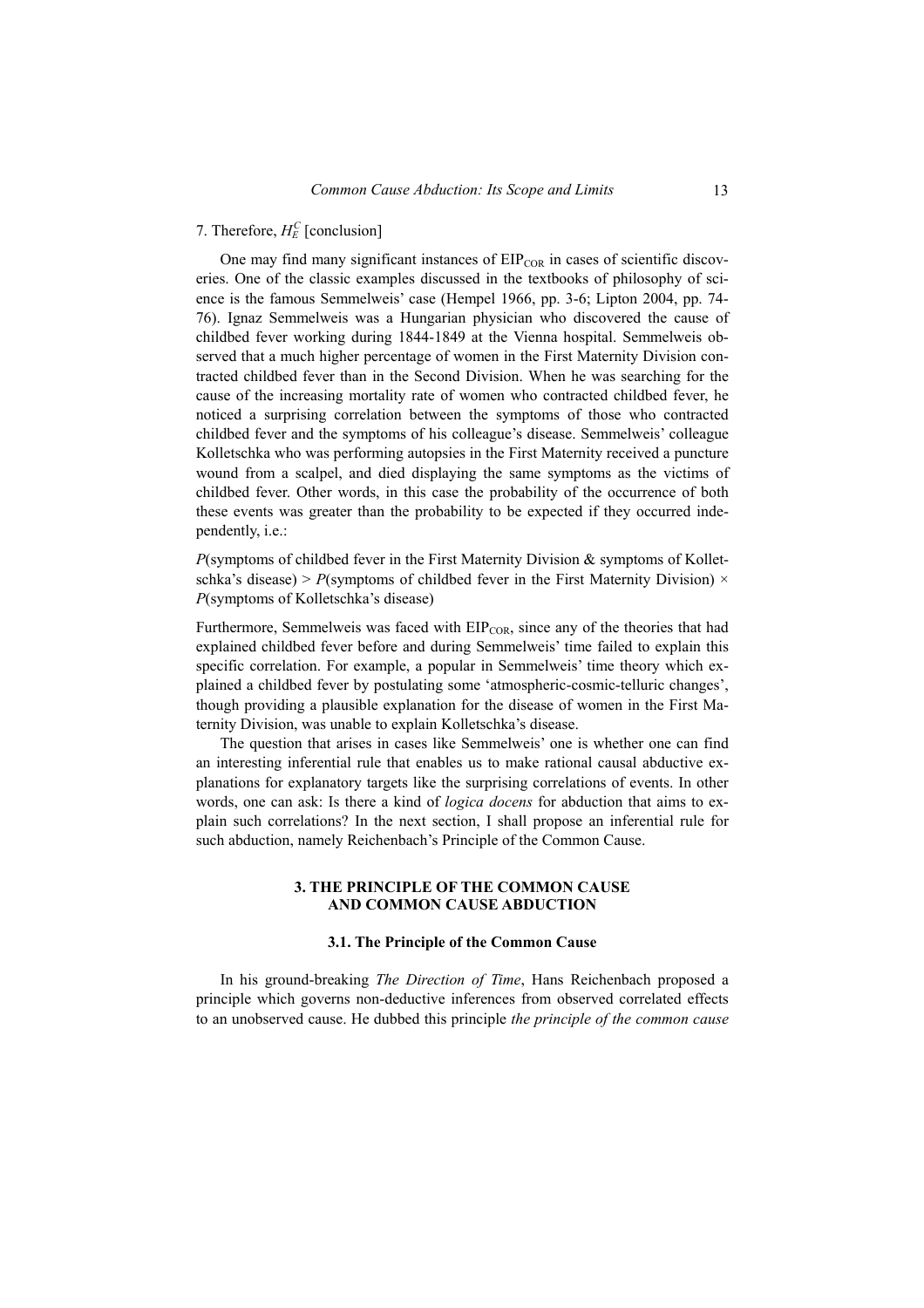(PCC). Vaguely stated, PCC states that if there is a correlation between events *A* and *B* and a direct causal connection between the correlated events is excluded, then there exists a common cause of this correlation. Consider one of Reichenbach's examples:

Or suppose several actors in a stage play fall ill, showing symptoms of food poisoning. We assume that the poisoned food stems from the same source — for instance, that it was contained in a common meal — and thus look for an explanation of the coincidence in terms of a common cause. There is also a common effect of the simultaneous illness of the actors: the show must be called off, since replacements for so many are not available. But this common effect does not explain the coincidence. (Reichenbach 1956, p. 157)

Reichenbach was not the only one who discovered the importance of explanations in terms of the common cause. Before Reichenbach, also I. Newton and B. Russell noted the significance of common cause explanations.<sup>10</sup> But unlike Newton and Russell, Reichenbach proposed a precise analysis of PCC in terms of the probabilistic relationships that obtain among a postulated common cause and its joint effects.

Reichenbach's definition of PPC may be presented as follows:

*Definition 3.1.1.* (*Reichenbach's* PCC) If the events *A* and *B* are (positively) correlated, i.e., if

 $P(A \& B) > P(A) \times P(B)$ 

j

then there exists a common cause *C* for these events such that the triplet of events *A*, *B* and *C* forms a conjunctive fork *ACB* (Figure 1), i.e., the triplet of events satisfies the following conditions:

 $P(A|C) > P(A|not-C)$ (3)  $P(B|C) > P(B|not-C)$  $P(A \& B|C) = P(A|C) \times P(B|C)$ (5)  $P(A \& B \vert \text{not-}C) = P(A \vert \text{not-}C) \times P(B \vert \text{not-}C)$ 

<sup>10</sup> In his *Principia* Newton described one of his rules of philosophy as follows: '*Therefore to the same natural effects we must, as far as possible, assign the same causes*. As to respiration in a man and in a beast, the descent of stones in Europe and in America, the light of culinary fire and of the sun, the reflection of light in the earth and in the planets' (Newton 1962, p. 398). Russell in his *Human Knowledge* wrote: 'A group of individuals simultaneously have very similar visual experiences. It is possible that each individual, independently, is hallucinating, or that the individuals happen to be looking at distinct, though similar, physical objects. But given the similarity of the experiences, it is more plausible to think that they trace back to a common cause—the individuals are all perceiving a single physical object' (Russell 1948, p. 480).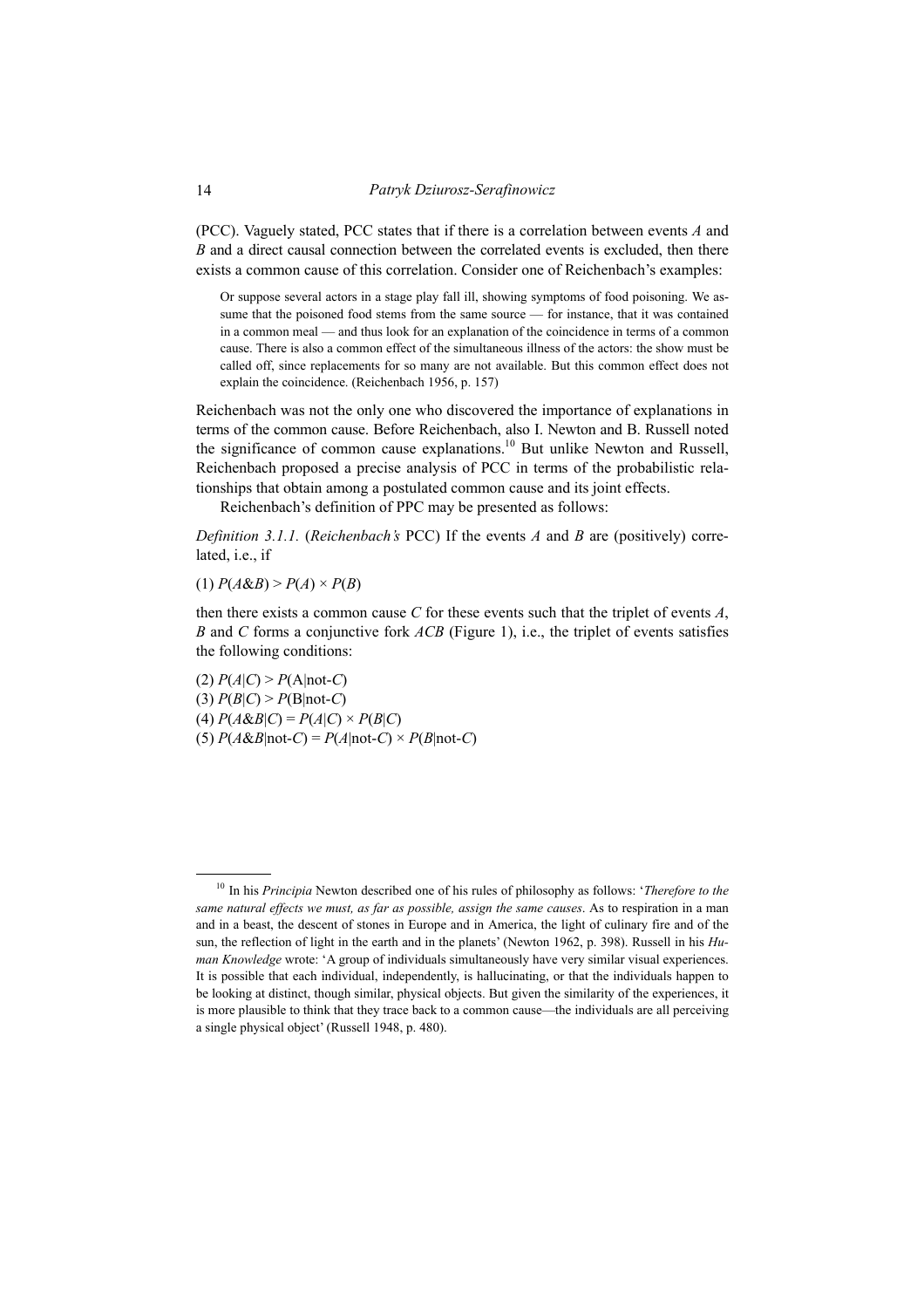

Figure 1. The conjunctive fork *ACB*

Reichenbach showed that the conditions (2)-(5) taken together imply the condition (1), i.e.:

*Theorem 3.1.2.* (*Reichenbach's Theorem*) Conditions (2)-(5) imply the condition (1) which means that if events  $A$ ,  $B$  and  $C$  are such that they satisfy conditions (2)-(5), then there exists a positive correlation between *A* and *B* defined by condition (1).

Reichenbach's theorem says that if a cause *C* is positively correlated with event *A* and event *B* (conditions 2-3), and if this cause *C* makes them conditionally probabilistic independent (conditions 3-4), then postulating *C* implies that the two events will be correlated (condition 1). The essential part of Reichenbachian PCC consists of the conditions (4) and (5). They express what Reichenbach called the *screening-off* property of a common cause:

*Definition 3.1.3.* (*Screening-off Common Cause*) A common cause *C* (and also not-*C*) does screen-off the correlation of events *A* and *B* if it renders the two events *A* and *B* probabilistically independent, i.e., conditionalizing the joint probability *A* and *B* upon *C* (or not-*C*) transforms the probabilistic dependence of correlates into their probabilistic independence.

One may think of the screening-off property as follows. Take the case where *C* does screen-off the correlation. Then, one can rewrite the condition (4) as follows:

(6) *P*(*A*|*B*&*C*) = *P*(*A*|*C*)  $P(B|A \& C) = P(B|C)$ 

These conditions may be interpreted as saying that if one knows the cause *C*, then this suffices to predict the probability of event *A* (or *B*), and the additional information about the probability of *B* (or *A*) is irrelevant for predicting this probability. Take Reichenbach's example of actors becoming sick. When we say that the actors' states of health are positively correlated we say that one actor's state of health is a very good basis for predicting the state of the other actor. Also, when we know whether actors' shared food is poisoned or not, i.e., whether we know the common cause, this helps us predict whether a given actor is sick. Postulating a screening-off common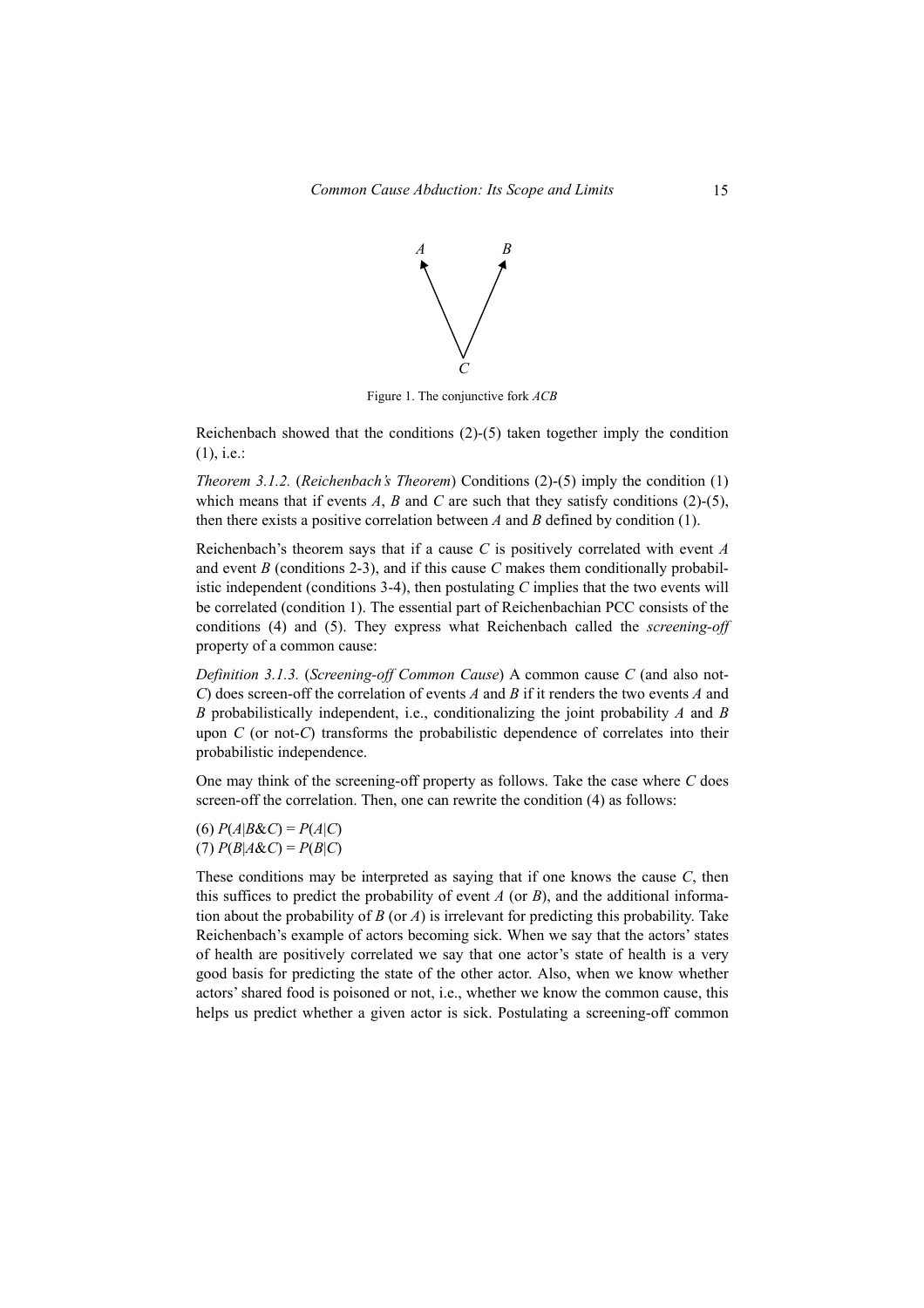cause in this example means that if we know whether the shared food was poisoned or not, then knowledge about one actors' state of health provides no additional predictive help for saying what is the state of health of the other actor (Sober 1988). So, *prima facie* surprisingly, the screening-off common cause for a correlation of events transforms the probabilistic dependence of correlates into their probabilistic independence, i.e., it makes the correlates uncorrelated. For Reichenbach the screeningoff property is an explanatory virtue by which a common cause explanation should be adopted as a legitimate guide for making non-deductive inferences. To see why the screening-off mechanism of PCC is explanatorily valuable, consider W. Salmon's example (Salmon 1978, pp. 691-692). Suppose there are two brothers who suffer from a colour-blindness. Let *A* indicate that brother *A* has a colour-blindness and let *B* stand for *B*'s colour-blindness. There is a positive correlation between *A* and *B*. Let *C* stand for a common cause for this correlation, say a genetic factor carried by the mother. If *C* satisfies the screening-off conditions, then it follows that knowing just the genetic factor present in the mother suffices to explain the colour-blindness of each one separately; the correlation between them is no more explanatory relevant. It is very intuitive because the inheritance between the mother and a son should depend upon the genetic relationship between them and not upon such relationship between her and the other son.

## **3.2. Ontological vs. Epistemological Interpretation of the Principle of the Common Cause**

Reichenbach's PCC may be interpreted at least in two different ways (Sober 1988). First, it can be interpreted *ontologically* as saying that for every pair of correlated events there *exists* an event — their screening-off common cause. This ontological interpretation has been endorsed especially by Salmon who used PCC to argue for scientific realism. Salmon argued that scientific explanation based on PCC can lead to postulating the existence of unobservable events in cases where it is hard to find common causes among the observables (Salmon 1984). Not only does the ontological interpretation of PCC face serious problems with respect to EPR phenomena in the area of quantum mechanics (van Fraassen 1982), but also it makes abduction based on PCC susceptible to scientific realism; this is, however, highly controversial, since abduction was supposed to be a general methodological device independent of the realism/empiricism controversy.

A more promising reading of PCC is *epistemological*. On this interpretation, PCC states that for every pair of correlated events, it is *reasonable to believe* that a screening-off common cause hypothesis is true. This interpretation has the advantage that it is not undermined by examples like EPR phenomena in quantum mechanics; such examples show only that PCC as an epistemologically interpreted inferential mechanism is not universally valid. A second advantage is that the epistemological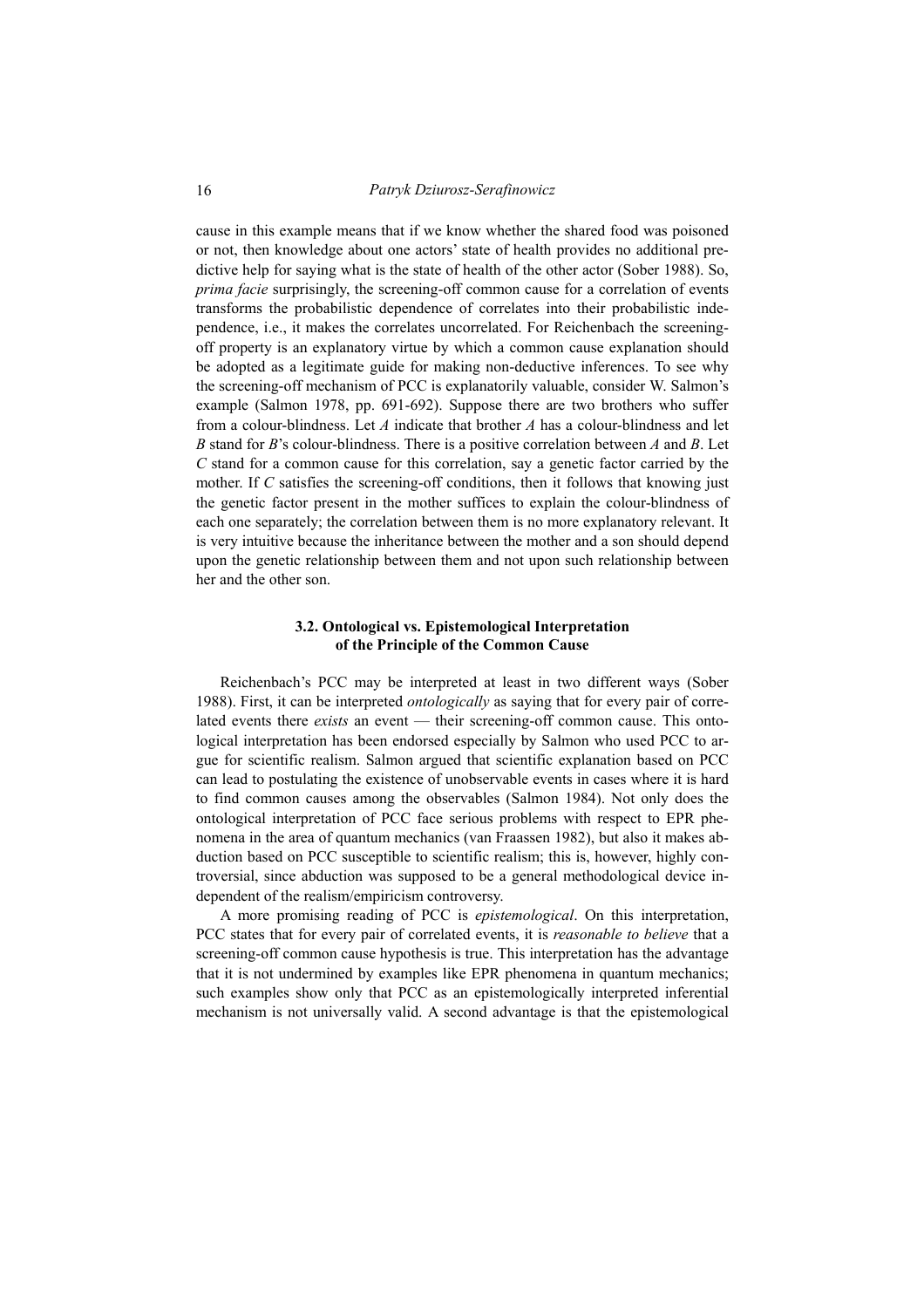interpretation of PCC is immune to the realism/empiricism controversy, at least if this controversy is about the existence of unobservables. The epistemological PCC is not a claim about the existence of observable or unobservable causes; it is a claim about a reasonable causal *explanans*.

#### **3.3. Common Cause Abduction**

For Reichenbach, PCC was primarily a tool for resolving the problem of the direction of time. According to Reichenbach, PCC establishes a temporal asymmetry, since conjunctive forks point towards the future and cannot point towards the past (Reichenbach 1956, pp. 162-163). Other words, whenever a conjunctive fork exists, an event *C* (a common cause) occurs before the events *A* and *B*, and never after these events. PCC, however, is not limited only to providing a tool for resolving the problem of the 'arrow of time'. Also, it may be treated as a general inferential mechanism for non-deductive inferences, especially when it is interpreted epistemologically. In particular, PCC provides an inferential rule for the explanatory abduction that aims to explain the correlation of events. Let me call the explanatory abduction for a correlation of events based on PCC the *common cause abduction* (CCA). In general, CCA is a solution to  $EIP_{COR}$ . The schema of CCA may be presented as follows:

*Definition 3.3.1.* (*Common Cause Abduction*) Let  $E_{COR}$  be an agent's cognitive target concerning an explanation of a surprising correlation of events, *R* be the attainment relation on  $E_{COR}$ , *K* is the agent's knowledge base,  $K^*$  is a closely accessible successor of *K*,  $R^{pres}$  is the presumptive attainment relation on  $E_{COR}$ ,  $H_{CC}$  is a screening-off common cause hypothesis that explains the correlation,  $K(H_{CC})$  is a knowledge base revised by  $H_{CC}$ ,  $H_{SC}$  is a hypothesis that postulates separate causes for the correlation of events (hereafter, separate cause hypothesis),  $C(H_{CC})$  is a conjecture that  $H_{CC}$ , and  $H_{CC}^C$  is a discharge of  $H_{CC}$ . Then the schema for CCA runs as follows:

- 1.  $E_{COR}$ ! [declaration of  $E_{COR}$ ]
- 2.  $\neg(R(K, E_{COR}))$  [fact]
- $3. \neg (R(K^*, E_{COR}))$  [fact]
- 4.  $R^{pres}$  ( $K(H_{CC})$ ,  $E_{COR}$ ) [fact]
- 5.  $H_{CC}$  is more plausible than  $H_{SC}$
- 6. Therefore,  $C(H_{CC})$  [conclusion]
- 7. Therefore,  $H_{CC}^{C}$  [conclusion]

This schema for CCA incorporates three essential steps of abduction described in Peirce's theses. First, the *creative* part consists in generating a hypothesis that postulates a screening-off common cause for the correlation of events. Second, the *selective* part says that this common cause hypothesis is more plausible than a competing separate cause hypothesis. Notice that the selective part is designed to be contras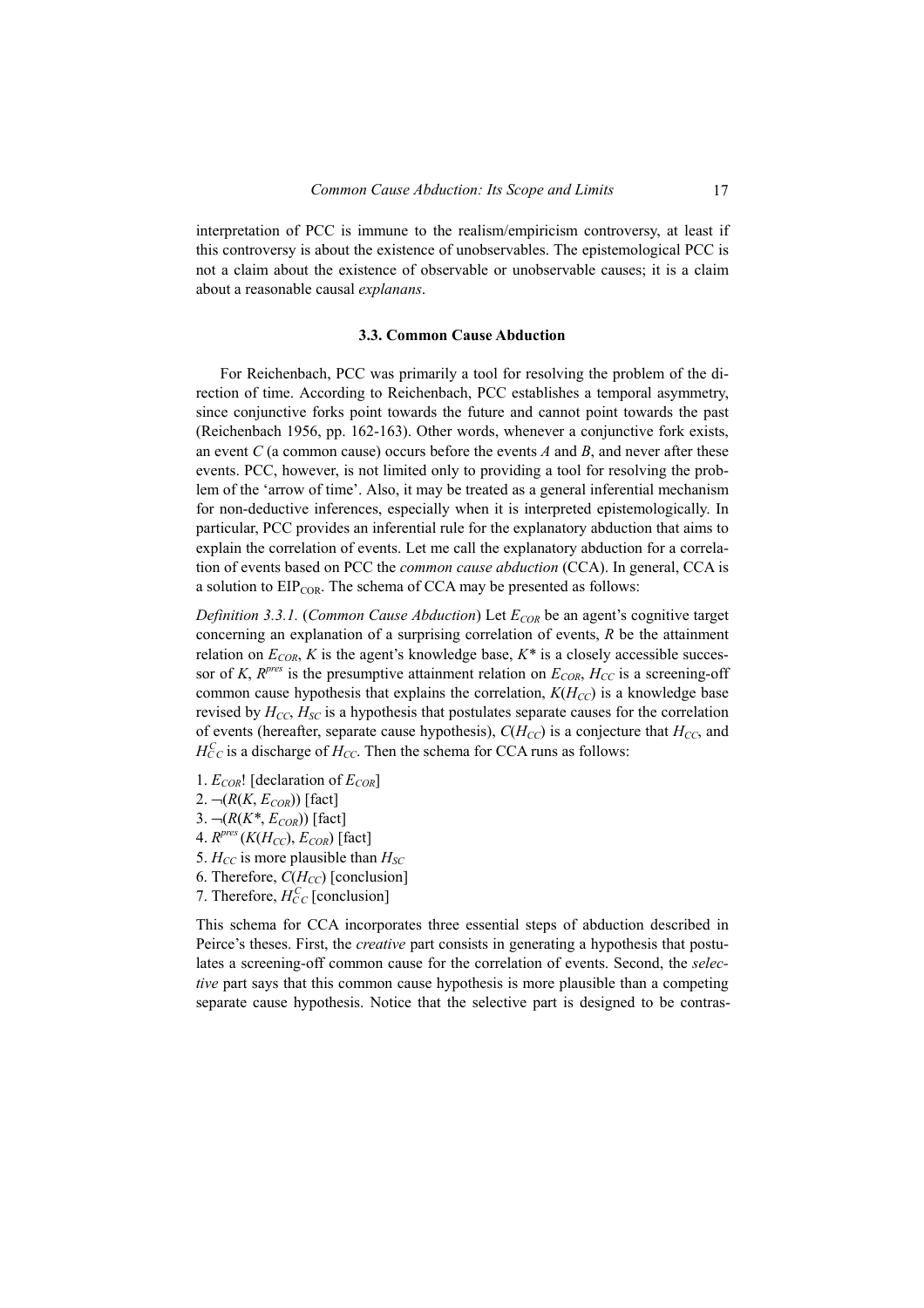tive.<sup>11</sup> CCA aims to infer that  $H_{CC}$  is more plausible than  $H_{SC}$  from the fact that it is a better explanation than  $H_{SC}$ . It is important to bear in mind that it does not test  $H_{CC}$ against other alternatives like, e.g.,  $(\neg H_{CC} \land \neg H_{SC})$  a *catch-all* hypothesis which says that none of the competing hypotheses explain *ECOR*. And third, the *conjectural* part states that the common cause abductive hypothesis is to be conjectured as an explanation on the basis that it is more plausible than the separate cause one.

So far, so good. The question, however, arises: why does common cause abductive hypothesis appear to be more plausible than the separate cause one? The schema for CCA does not itself provide a justification of why one should prefer a common cause abductive hypothesis over a separate cause abductive hypothesis.

### **4. JUSTIFYING COMMON CAUSE ABDUCTION**

In this section, I shall present three arguments that may be proposed in support of the thesis than common cause abductive hypothesis should be regarded as more plausible than the separate cause abductive hypothesis. Call the first of them the *argument from screening-off*, the second the *argument from likelihood*, and the third the *argument from simplicity*.

#### **4.1. The Argument from Screening-off**

The argument from the screening-off says that for the reason that the common cause abductive hypothesis has the screening-off property, and thereby it renders the correlates probabilistically independent by making the correlation less of a surprise, it is more plausible than the separate cause abductive hypothesis which lacks the screening-of property. Here, the presupposition is that making an *explanadum* less of a surprise counts in favour of a hypothesis's plausibility. This finds a support in the following passage from Peirce:

…What is good abduction? What should an explanatory hypothesis be to be worthy to rank as a hypothesis? Of course, it must explain the facts. But what other conditions ought it to fulfil to be good? The question of the goodness of anything is whether that thing fulfils its end. What, then, is the end of an explanatory hypothesis? Its end is, through subjection to the test of experiment, to *lead to the avoidance of all surprise* … (Peirce 1931-1958, CP 5.198)

The argument from screening-off has the following structure:

1. If hypothesis  $H_1$  makes the surprising correlation less of a surprise, and  $H_2$ does not, then  $H_1$  is more plausible than  $H_2$  (premise)

2. If a hypothesis is a screening-off hypothesis, then it makes the surprising correlation less of a surprise (premise)

<sup>&</sup>lt;sup>11</sup> Here, the common cause and the separate cause hypotheses are understood as *types* of hypotheses.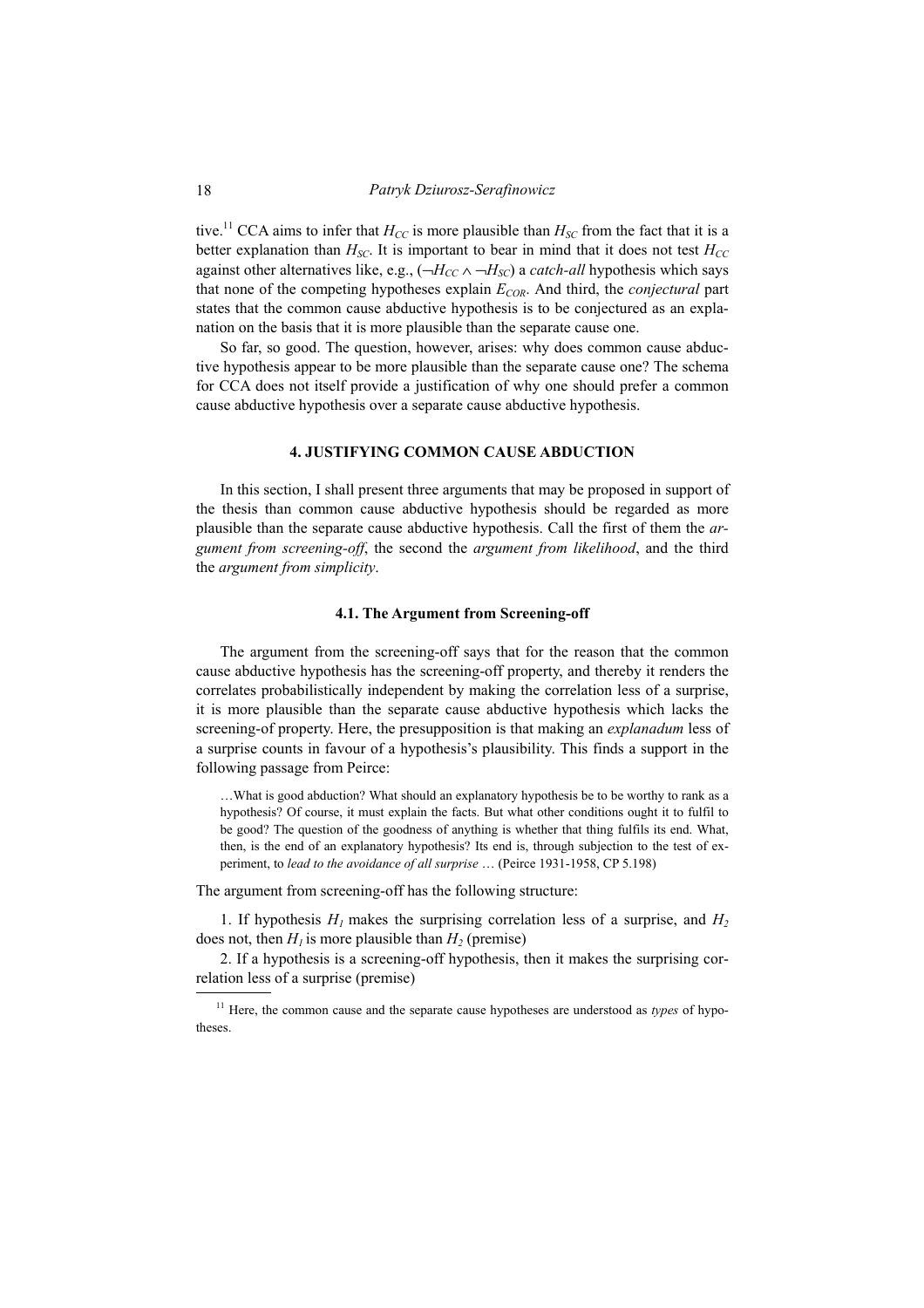3. If a hypothesis is not a screening-off hypothesis, it does not make the surprising correlation less of a surprise

4. Common cause abductive hypothesis is a screening-off hypothesis (premise)

5. Separate cause abductive hypothesis lacks the screening-off property (premise)

6. Common cause abductive hypothesis makes the surprising correlation less of a surprise (conclusion by modus ponens from 2 and 4)

7. Separate cause abductive hypothesis does not make the surprising correlation less of a surprise (conclusion by modus ponens from 3 and 5)

8. Common cause abductive hypothesis is more plausible than the separate cause abductive hypothesis (conclusion by modus ponens from 1, 6, and 7).

To give a picture of how this argument works, recall Semmelweis' case. As an explanation of the surprising correlation between the symptoms of childbed fever in the First Maternity Division and the symptoms of Kolletschka's disease, Semmelweis proposed a common cause hypothesis. He conjectured that both symptoms were due to 'cadaveric matter' that was brought by doctors and students into mothers' blood during medical research and that was brought into Kolletschka's blood stream while his finger has been punctured during the autopsy he was performing. Semmelweis' common cause hypothesis was abductive, since the germ theory it presupposed was not known earlier. The common cause explanation proposed by Semmelweis has the screening-off property: knowing just the 'cadaveric matter' common cause suffices to predict the probability of contracting childbed fever; information about Kolletschka's disease is irrelevant (or knowing just the cadaveric matter common cause suffices to predict the probability of Kolletschka's disease; information about childbed fever is irrelevant). Therefore, Semmelweis' 'cadaveric matter' hypothesis makes the correlation less of a surprise; by making the correlates probabilistically independent it makes the correlation no longer relevant to the explanation of the occurrence of both correlates. Consider, now, a possible separate cause abductive hypothesis, say the hypothesis which says that Kolletschka's disease was due to 'cadaveric matter' which was brought into his blood stream while his finger has been punctured during the autopsy he was performing, and that the symptoms of childbed fever in the First Maternity Division were caused by something else. This hypothesis does not make the correlation less of a surprise; we still cannot explain and we are puzzled why such correlation occurred. In such a case, the argument from screening-off allows us to say that the common cause abductive hypothesis is more plausible than the separate cause one.

#### **4.2. The Argument from Likelihood**

Sometimes it is said that a hypothesis's plausibility is due to its explanatory power; an explanatory powerful hypothesis provides a better understanding of evidence, data, phenomena, etc. However, the notion of explanatory power is vague and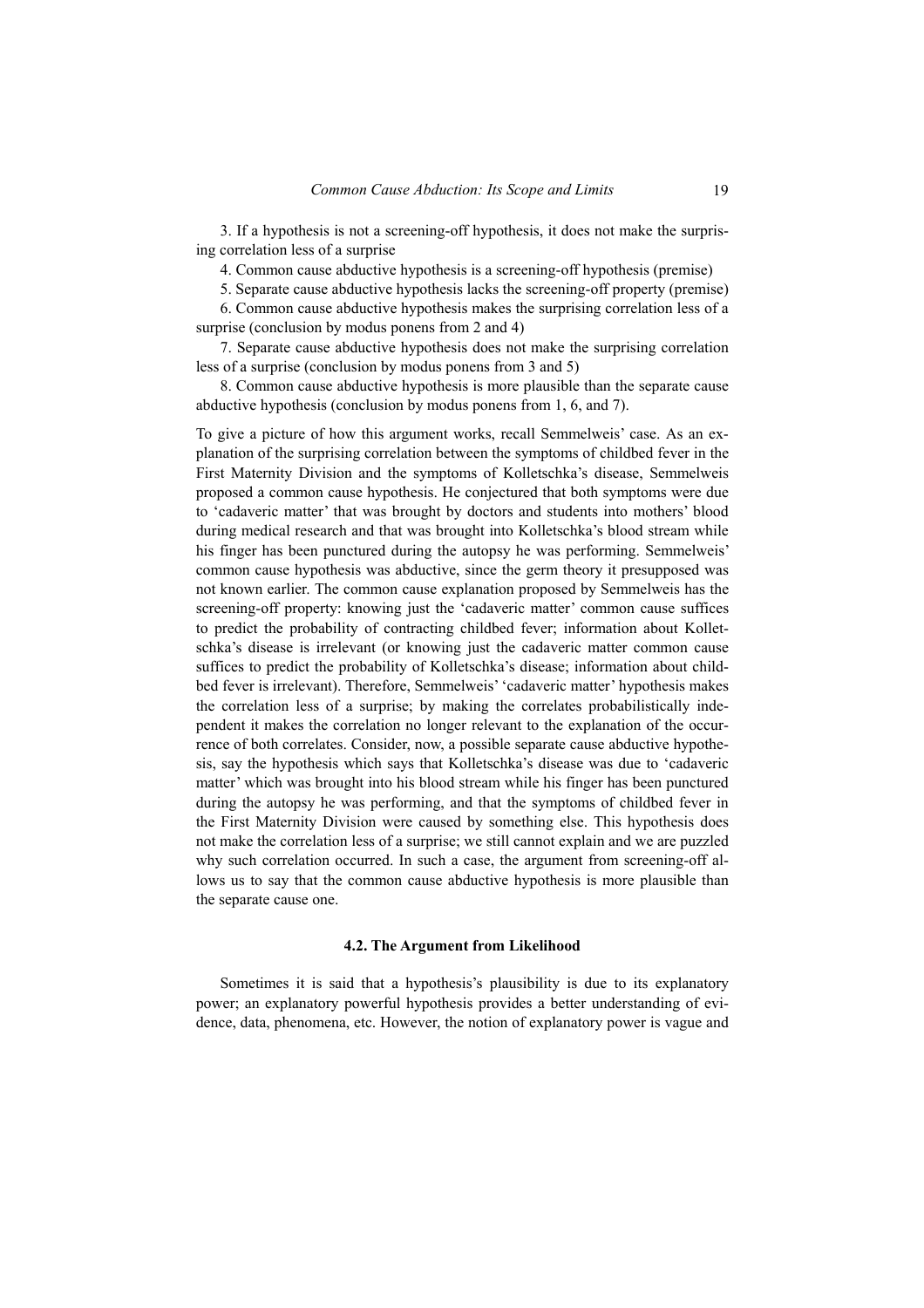cries out for an explanation. A very promising account of hypothesis's explanatory power comes from the *likelihood* paradigm in the philosophy of statistical inference.<sup>12</sup> Its main idea is that if we want to assess a hypothesis's plausibility we may be interested how probable the hypothesis makes an *explanandum* (observations, evidence, events, facts, correlations). This value of hypothesis is its *likelihood*. The likelihood of a hypothesis  $H$  is the probability it confers on the evidence  $E$ , and it is represented as  $P(E|H)$ ; it is not the probability the evidence  $E$  confers on the hypothesis *H* which is denoted as  $P(H|E)^{13}$  So, a hypothesis may be more plausible than its rival, since it has the higher likelihood, i.e., it makes evidence *E* more probable that its rival. Intuitively, a hypothesis which says that the evidence was to be expected is more likely than the hypothesis which says that this evidence was hardly to be expected. The idea of likelihood operates in an important way in the philosophy of statistical inference called *Likelihoodism*. Likelihoodism sets up the question about the relation between evidence and a hypothesis as follows: what does evidence tell us about one hypothesis's plausibility versus the other? It answers this question by means of the Law of Likelihood (Hacking 1965; Edwards 1992):

*Definition 4.2.1.* (*The Law of Likelihood*) The evidence *E* favours  $H_1$  over  $H_2$  iff  $P(E|H_1)$  >  $P(E|H_2)$ . The degree to which *E* favours  $H_1$  over  $H_2$  is given by the likelihood ratio  $P(E|H_1)/P(E|H_2)$ .

The Law of Likelihood is the law of favouring one hypothesis over the other. A likelihoodist wants to know what evidence says about the competition between these hypotheses using only information about how probable these hypotheses make this evidence.

It is a remarkable fact that Peirce saw the idea of likelihood as a serious criterion for the assessment of an abductive hypothesis's plausibility:

 $12$  The concept of likelihood has been introduced by the statistician R. Fisher (1956). It is important to notice that the likelihood of a proposition differs from the probability of a proposition. For example, whereas the probability of a proposition and its negation sum to one, the likelihood of a proposition and its negation can be less or more than 1.

<sup>&</sup>lt;sup>13</sup> The confusion of the likelihood of a hypothesis  $H$ , given evidence  $E$ , with the probability of the same hypothesis, given the same evidence is known as the *fallacy of the transposed conditional* (Diaconis and Freedman 1981). The fallacy occurs, roughly, when from the fact that if *A* has occurred, then *B* occurs with a high probability, it is erroneously concluded that if *B* has occurred, then *A* occurs with the high probability. Consider an example: Someone has seen Mr Smith running away from the house where a crime has been committed. Let *E* be the proposition 'Mr Smith was running away from the scene of the crime at the time when it was committed', and *H* the hypothesis 'Mr Smith committed the crime'. One may reasonably believe that the likelihood *P*(*E*|*H*) is high, but not necessarily  $P(H|E)$  is high as well. If Mr Smith actually committed the crime, it is likely that he would want to run away from the scene of the crime; *H* is a good explanation of the evidence. However, the fact that he was running away from the house does not, by itself, make it very probable that he committed the crime; there are many other possible explanations of that fact.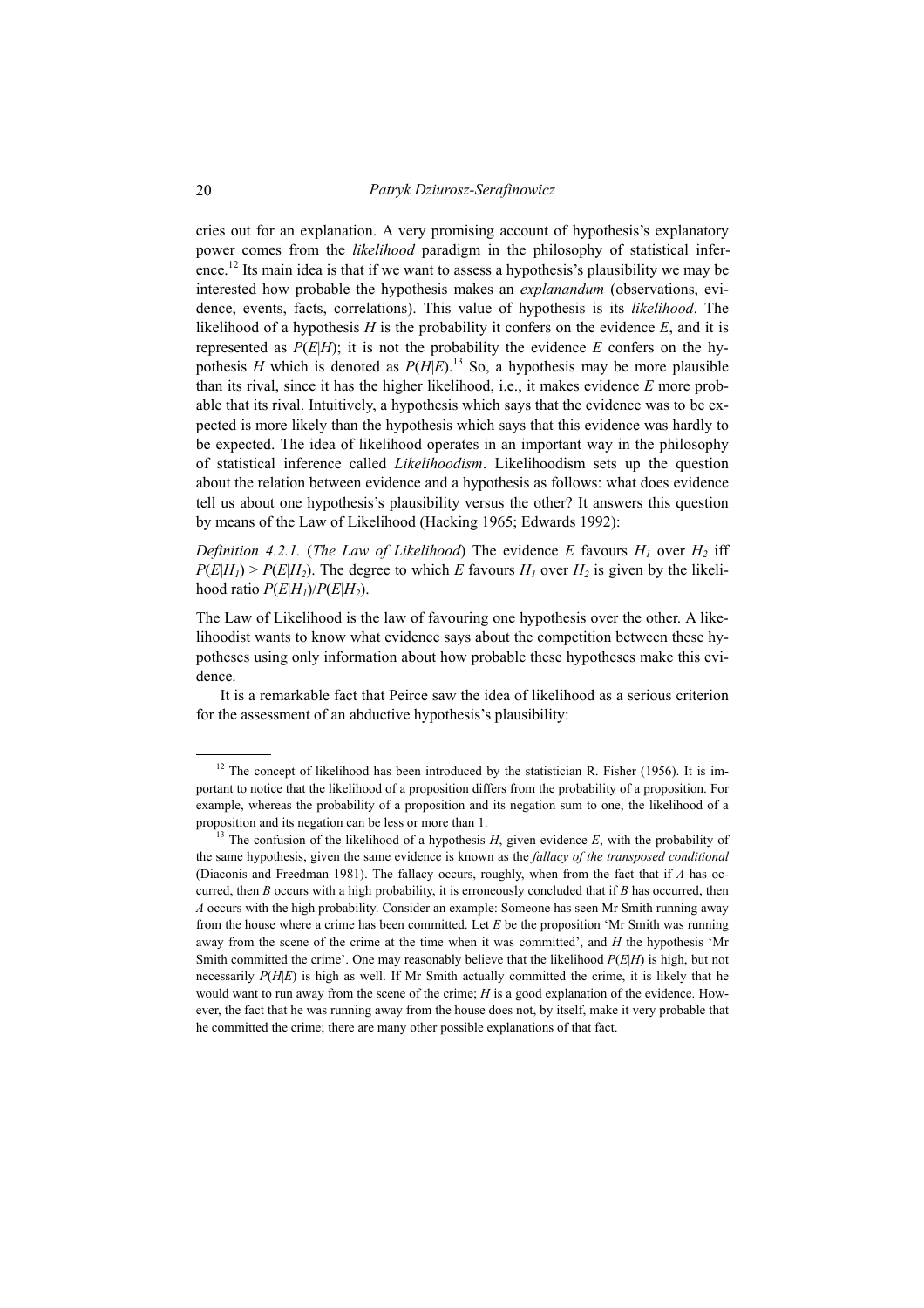The explanation must be such a proposition as would lead to the prediction of the observed facts, either as necessary consequences or at least as very probable under the circumstances. A hypothesis then has to be adopted which is likely in itself and renders the facts likely  $(...)$ (Peirce 1931-1958, CP 7.202)

How does the idea of likelihood in the framework of the Law of Likelihood enter into the assessment of a common cause abductive hypothesis's plausibility? On this model, one asks whether a surprising correlation of events favours the common cause abductive hypothesis over the separate cause one. In answering this question one takes into account how probable these hypotheses make the *explanandum* correlation. In Semmelweis' case, the abductive explanation that postulates 'cadaveric matter' as a common cause for the correlation between the symptoms of childbed fever and Kolletschka's disease makes this correlation more likely than the hypothesis that postulates separate causes; although some separate causes can make each correlate very probable, they make the whole correlation to be hardly expected. And since the likelihood covers a hypothesis' plausibility, the 'cadaveric matter' common cause abductive hypothesis is more plausible than the separate cause one.

#### **4.3. The Argument from Simplicity**

Philosophers of science often claim that the simplicity (or parsimony) considerations matter to the epistemic value of a hypothesis, i.e., to its plausibility. On this view, simplicity is not just a pragmatic or aesthetic value of the hypothesis, but it plays a substantial role in determining the hypothesis's plausibility. The idea is that choosing the simple hypothesis means regarding it as more plausible than its more complex rival (see, e.g., Reichenbach 1938; Popper 1959; Forster and Sober 1994).

The idea of parsimony can be used in many different ways of which Ockham's razor is perhaps the most representative.<sup>14</sup> Roughly speaking, Ockham's dictum says that entities should not be postulated without necessity (*entia non sunt multiplicanda praeter necessitatem*). So, if a common cause abductive hypothesis explains the correlation of events by postulating just one cause while the separate cause abductive hypothesis does the same but by postulating two causes, it is the former that is simpler. And, if the common cause abductive hypothesis is simpler that the separate cause one, then it is more plausible, since hypotheses than are simpler are more plausible. This conclusion finds an attractive support in the theory of probability. The axioms of probability guarantee that if *A* and *B* are mutually independent causes, then the occurrence of the conjunction of  $A$  and  $B$  is less probable than the occurrence of *A*. And, if probability covers plausibility, we may say that the occurrence of a simple cause  $(A)$  is more plausible the occurrence of the more complex cause (the conjunction of *A* and *B*).

<sup>&</sup>lt;sup>14</sup> For an excellent survey of different uses of the idea of simplicity, see Sober 1981.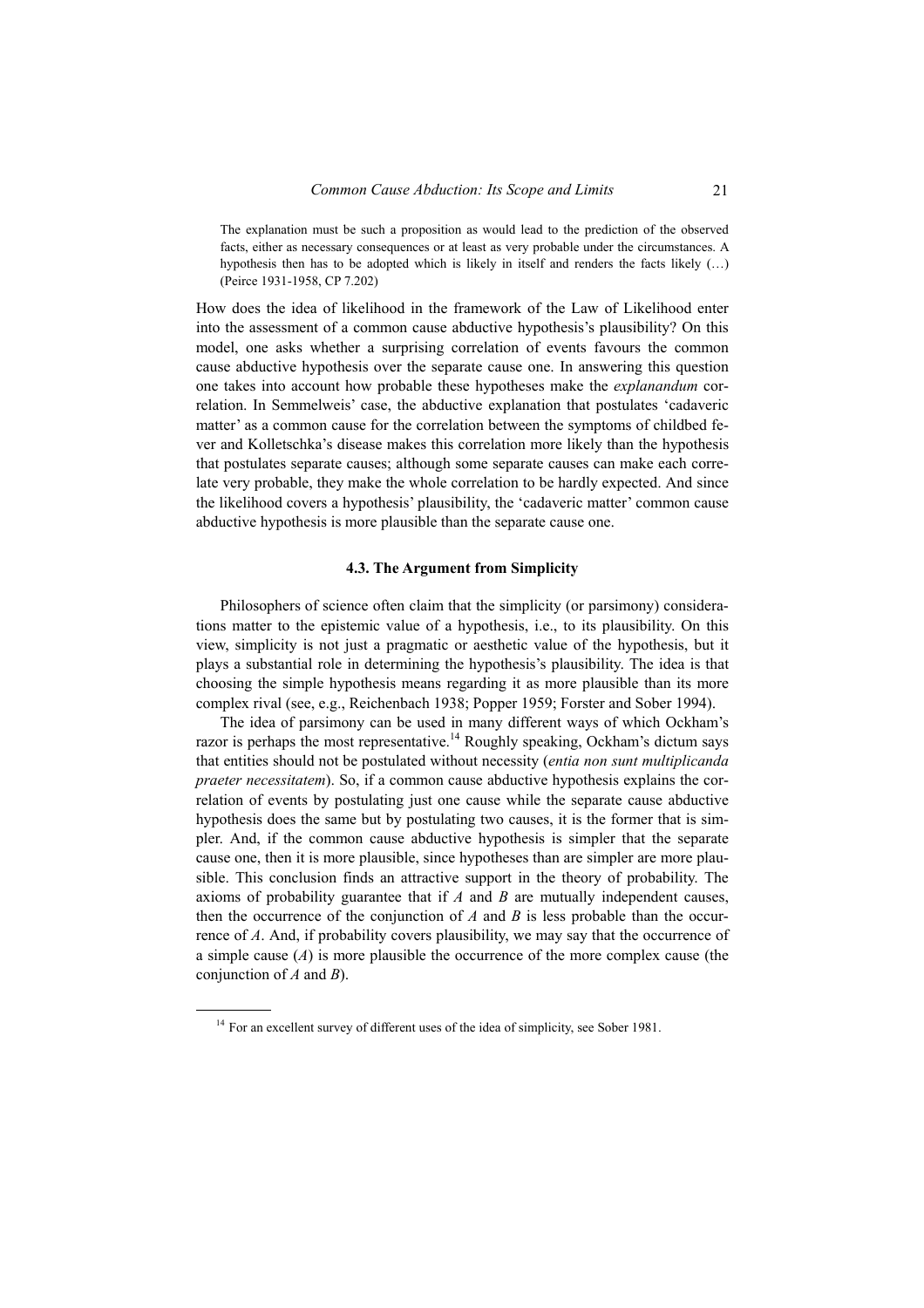Do these three arguments in support of the common cause abduction ensure that the common cause abductive hypothesis is always more plausible than a separate cause abductive hypothesis? In the next section, I shall argue that they don't.

#### **5. DEFEASIBILITY OF COMMON CAUSE ABDUCTION**

The argument from screening-off is susceptible to the following counterexample. Not only do common causes screen-off, there are separate causes that screen-off as well. Consider the case of the correlated separate causes (Sober 1988). Suppose that two separate causes  $Csc_1$  and  $Csc_2$  are perfectly correlated, i.e.,  $P(Csc_1 \& Csc_2)$  $P(Csc_1) \times P(Csc_2)$ . This suffices to show that such separate causes may screen-off one correlate from the other just like common cause would do. The correlated separate causes satisfy Reichenbachian screening-off conditions:

*Proposition 5.1.* (Reichenbachian Screening-off Conditions for Correlated Separate Causes) If two separate causes  $Csc_1$  and  $Csc_2$  are perfectly correlated, i.e., P(Csc<sub>1</sub> &  $Csc_2$ ) > P(Csc<sub>1</sub>) × P(Csc<sub>2</sub>), then

(1)  $P(A\&B|Csc_1 \& Csc_2) = P(A|Csc_1 \& Csc_2) \times P(B|Csc_1 \& Csc_2)$ (2)  $P(A \& B \mid \text{not} - (Csc_1 \& Csc_2)) = P(A \mid \text{not} - (Csc_1 \& Csc_2)) \times P(B \mid \text{not} - (Csc_1 \& Csc_2))$ 

So, postulating an explanation in terms of the correlated separate causes suffices to show that conditionalizing on their occurrence or non-occurrence makes the correlation probabilistically independent. Therefore, the screening-off justification is not a sufficient rationale for favouring a common cause abductive hypothesis over a separate cause one. Moreover, there are cases in which a common cause hypothesis may lack screening-off property, and still it would be regarded as plausible. To illustrate this point, let me change Semmelweis' case in a way that shows that a common cause 'cadaveric' common cause abductive hypothesis is plausible even if it does not screen-off.



Figure 2. Proximal and distal common cause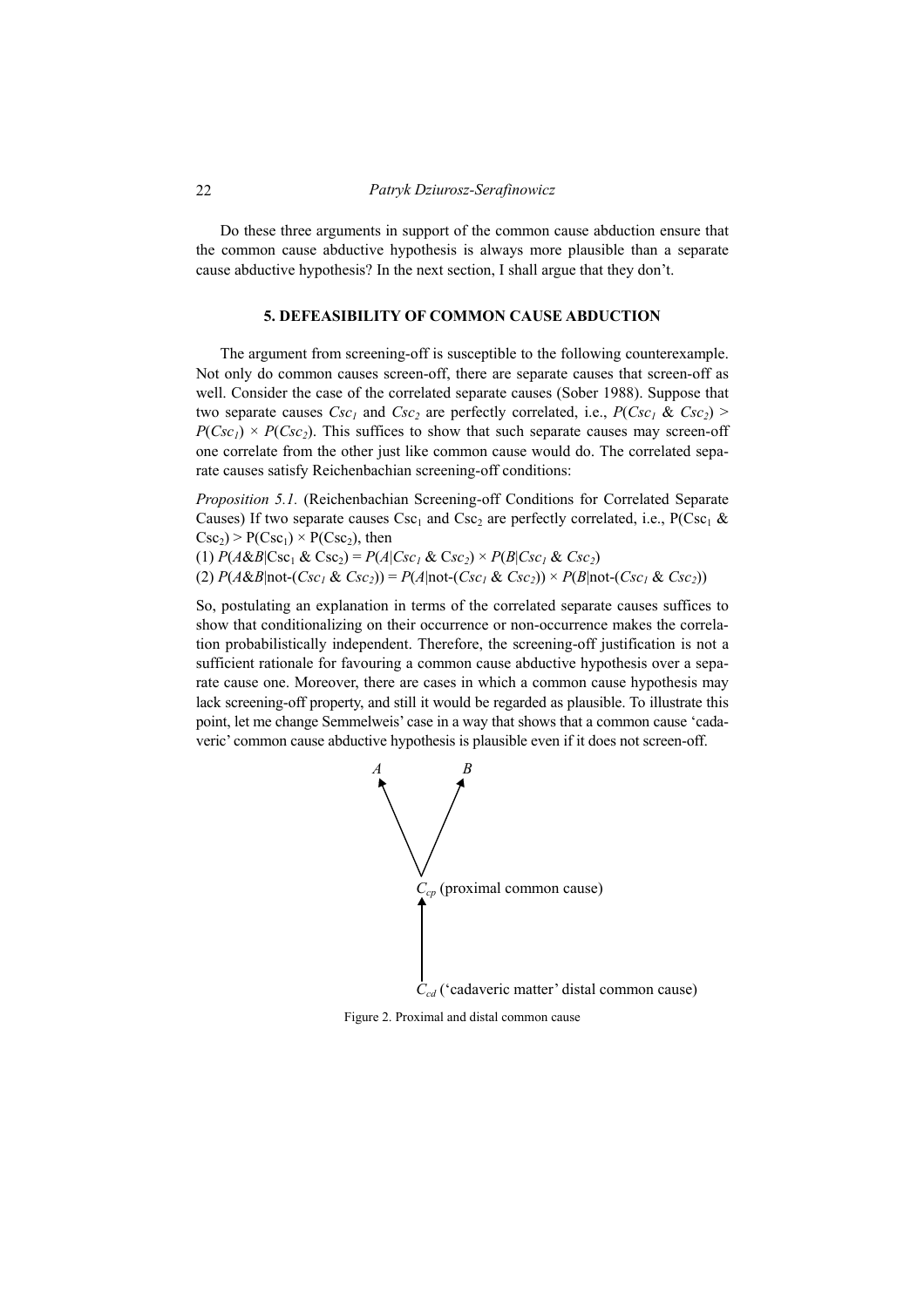Suppose that Semmelweis' 'cadaveric' common cause is a distal cause of the correlation, and the common cause that says that the correlation is caused by the infection of the blood system is a proximal cause of the correlation (Figure 2). Suppose, further, that the proximal cause screens-off one correlate from the other, and that it screens-off the distal cause from both correlates. It follows, then, that the distal 'cadaveric matter' common cause does not screen-off the correlates from each other. Since the proximal cause, perhaps a very peculiar infection of the blood, makes a difference in the probability of the occurrence of both correlates, it is not sufficient to know just the distal common cause to predict the probability of the occurrence of each of the correlates. Can we say that such a non-screening-off 'cadaveric matter' common cause abductive hypothesis is less plausible than the separate cause one? Here, it seems that the non-screening-off 'cadaveric matter' common cause hypothesis may still be judged as plausible even if it lacks the screening-off feature.

To see why the argument from likelihood is defeasible, consider the Bayesian analysis of hypotheses' plausibility. Bayesianism models statistical inference by using Bayes' theorem. To introduce Bayes' theorem, assume that *P*(*H*) is the *prior probability*<sup>15</sup> of a hypothesis *H*, i.e., the probability that *H* has before new observation or new evidence *E*, *P*(*H*|E) is the *posterior probability* of the hypothesis *H*, i.e., probability that *H* has in the light of the evidence  $E$ ,  $P(E)$  is the probability of evidence *E* and *P*(*E*|*H*) is the *likelihood* of *H*, i.e., the probability that *H* confers on *E*. Then, Bayes' theorem may be presented as follows:

*Definition 5.2. (Bayes' Theorem)* 
$$
P(H|E) = \frac{P(E|H) \times P(H)}{P(E)}
$$
, provided  $P(E) > 0$ .

Bayes' theorem may be also stated in a way that enables us to compare hypotheses' plausibility. If  $H_1$  and  $H_2$  are competing hypotheses, the Bayesian assessment of their posterior probability is given by:

## $P(H_1|E) > P(H_2|E)$  iff  $P(E|H_1) \times P(H_1) > P(E|H_2) \times P(H_2)$

Bayesians say that, in the light of evidence  $E$ , the hypothesis  $H<sub>I</sub>$  is more probable than  $H_2$  iff the product of  $H_1$ 's likelihood and prior probability is greater than the product of *H2*'s likelihood and prior probability. The idea of likelihood is, however, decisive. If after observing evidence  $E$ , the likelihoods of  $H_1$  and  $H_2$  are the same, their posterior probabilities will be equal to their prior probabilities. If, on the other hand, evidence makes a difference in their likelihoods, then their posterior probabilities would be different from the priors. But, is really likelihood the whole story that could be said about a hypothesis's plausibility? Bayesianism maintains that, besides a hypothesis's likelihood, one also should care about a hypothesis's prior probability. This idea is very intuitive, since the question of how probable a hypothesis makes

<sup>&</sup>lt;sup>15</sup> Notice that 'prior' here does not mean *a priori*, i.e., independent from an empirical input; it means 'before empirical input comes'.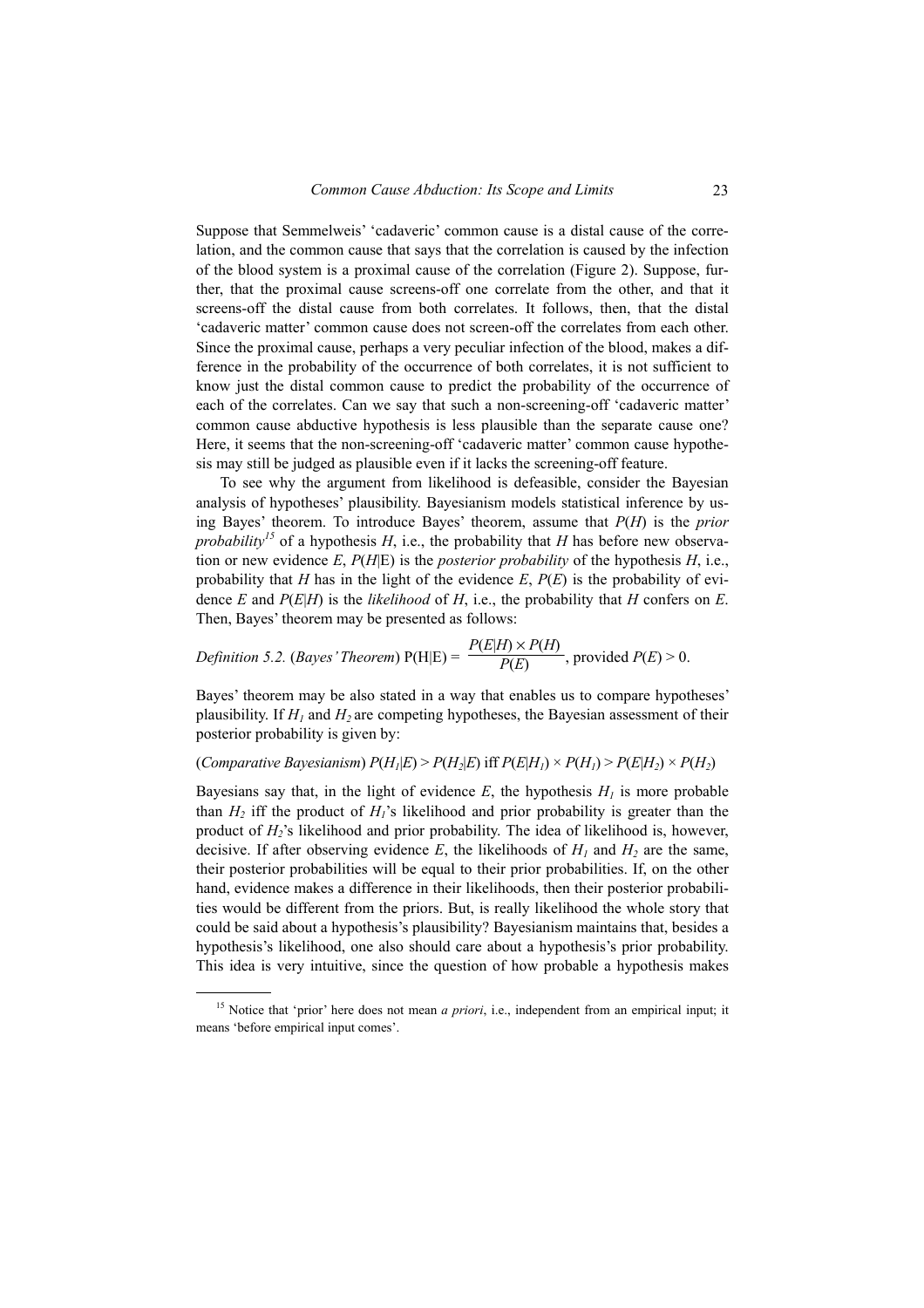evidence (the likelihood) is different form the question of how probable this hypothesis is; it might occur that the hypothesis with the high likelihood is very improbable. Bayesians argue that likelihood is not a hypothesis's overall plausibility; to count as a hypothesis's overall plausibility, the likelihood must be conjoined with the hypothesis's prior probability. To see why the argument from likelihood may fail to justify common cause abductive hypothesis, consider Sober's brilliant example of Venetian sea levels and British bread prices (Sober 1988; Sober 2001). Suppose that sea levels in Venice and bread prices in Britain have monotonically increased in the past eight years. You have made the data set (Figure 3) in which you have specified in some unit, for each of the eight years, the average Venetian sea levels and the average British bread prices.

| Year           | Venetian Sea Levels | <b>British Bread Prices</b> |
|----------------|---------------------|-----------------------------|
| 8              | 31                  | 20                          |
|                | 30                  | 19                          |
| 6              | 29                  | 15                          |
| 5              | 28                  | 14                          |
| 4              | 25                  | 10                          |
| 3              | 24                  | 6                           |
| $\overline{c}$ | 23                  |                             |
|                | 22                  |                             |

Figure 3. The average Venetian sea levels and the average British bread prices (Sober 2001)

As a result, you observe that higher than average sea levels are correlated with higher than average bread prices:

*P*(higher than average sea level in year *i &* higher than average bread prices in year  $i$ ) > *P*(higher than average sea level in year *i*) × (higher than average bread prices in year *i*)

This is true, since both Venetian sea levels and British bread prices have above average sea levels and bread prices exactly half of the years (years 5-8). So, the probability that both sea levels and bread prices are above the average is 0.5, which is greater than the product of the probability that sea levels are above the average and the probability that bread prices are above the average  $(0.5 \times 0.5 \times 0.5)$ . Suppose this correlation forms an explanatory ignorance problem  $EIP_{COR}$ . As a response, you may use CCA to account for  $E_{COR}$ . But, intuitively, given your background knowledge base *K*, you are not inclined to say that the common cause explanation for this correlation is more plausible than the separate cause explanation. Your background knowledge *K* tells you that you cannot rule out the possibility that the increase of sea levels and bread prices is due to two separate causes, say local weather conditions in Venice and local economic conditions in Britain. So, one my say that both the com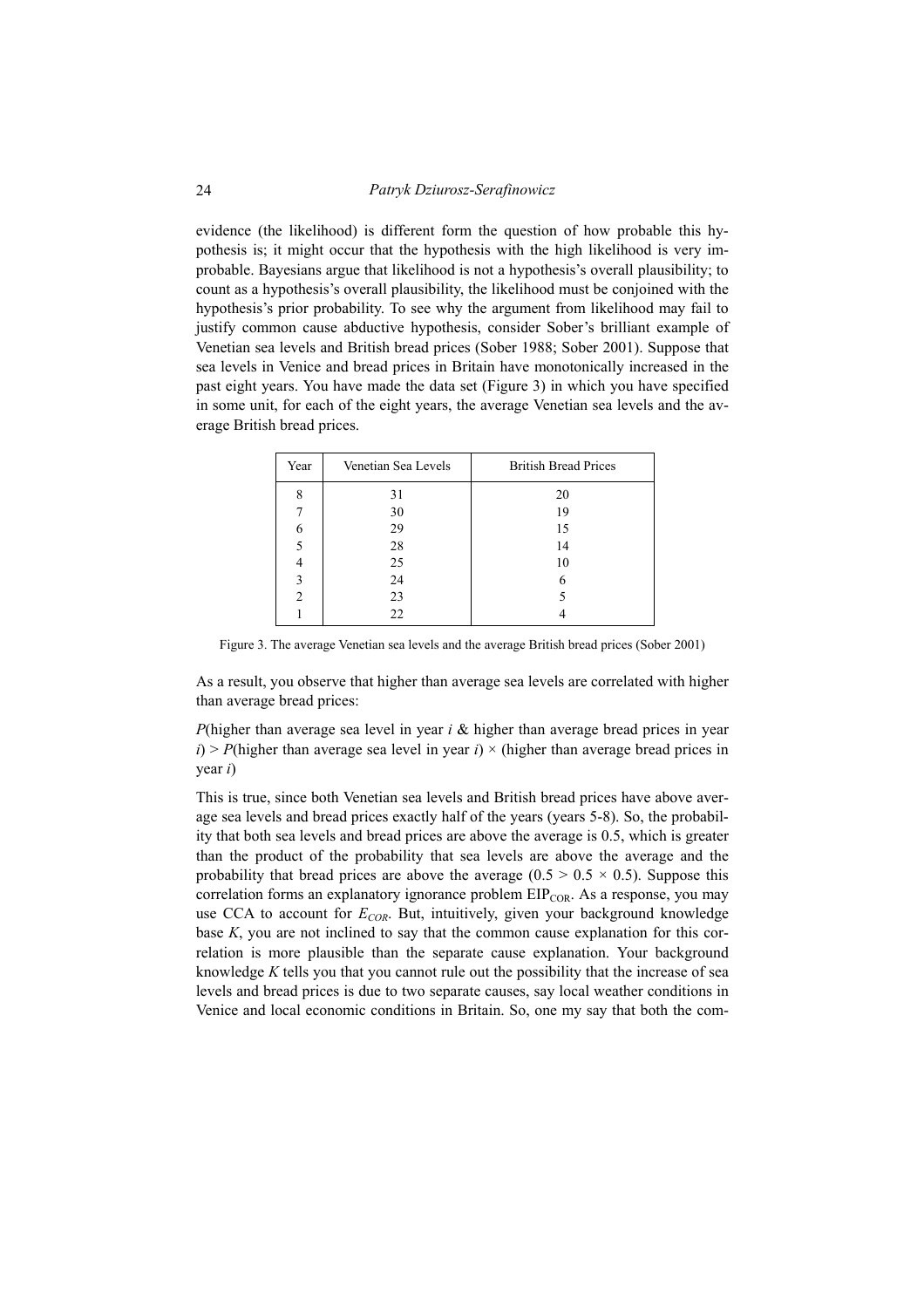mon cause and separate cause hypotheses are not so sharply different in their likelihoods; both could make the correlation very likely. But given also your background knowledge, these hypotheses may differ sharply in their overall plausibility. In the Bayesian framework, this difference may be embodied in extremely different prior probabilities for these hypotheses. And, if two hypotheses have the same likelihoods, then the hypothesis which has the higher prior probability is overall more plausible. So, if the separate cause abductive hypothesis for the correlation of Venice sea levels and British bread prices has, in the light of our background knowledge, the higher prior probability than the common cause one, it is overall more plausible, i.e., it is more plausible given the likelihood and prior probability. Therefore, in cases like that CCA might be defeasible.

Finally, the argument from simplicity rests on a very puzzling idea that the simplicity of a common cause abductive hypothesis matters to its plausibility. For example, Peirce saw the importance of simplicity considerations in determining the choice of an abductive hypothesis, but he was not convinced whether they support a hypothesis's plausibility. He maintained that simpler hypotheses contain fewer concepts, and that they are the most "instinctive" or "natural", at best (Peirce 1931-1958, CP 2.740, CP 6.477). But, even if simplicity matters to a common cause abductive hypothesis's plausibility, it is not clear how it does. It would be odd to claim that, although a common cause abductive hypothesis has the lower likelihood, but is simpler than a separate cause hypothesis, it is overall more plausible. My conjecture is that simplicity considerations should be subsidiary, at best. They should be taken into account in determining a hypothesis' plausibility only when other more essential factors like explanatory power or likelihood do not provide a sufficient basis for preferring one hypothesis over the other. Therefore, the argument from simplicity cannot alone provide a sufficient rationale for common cause abduction.

Although all of the above arguments are defeasible, it is important to realise that they fail in an instructive way: they fail because common cause abduction is intrinsically ampliative, non-demonstrative, and non-monotonic. But, even if Reichenbachian principle of the common cause governs abduction in a fallible way, it does not follow that this way is unreasonable. Beware: defeasibility does not imply irrationality.

## **6. HOW TO USE COMMON CAUSE ABDUCTION IN A REASONABLE WAY?**

The fact that common cause abduction is a defeasible reasoning does not provide a sufficient reason for claiming that it is an irrational method of reasoning. By analogy, the fact that inductive reasoning is governed in a defeasible way, does not give scientists a reason to abandon the whole inductive practice. But, in order to use common cause abduction in a reasonable manner, we have to be aware of its limits. In particular, we have to be aware of the factors that should be taken into account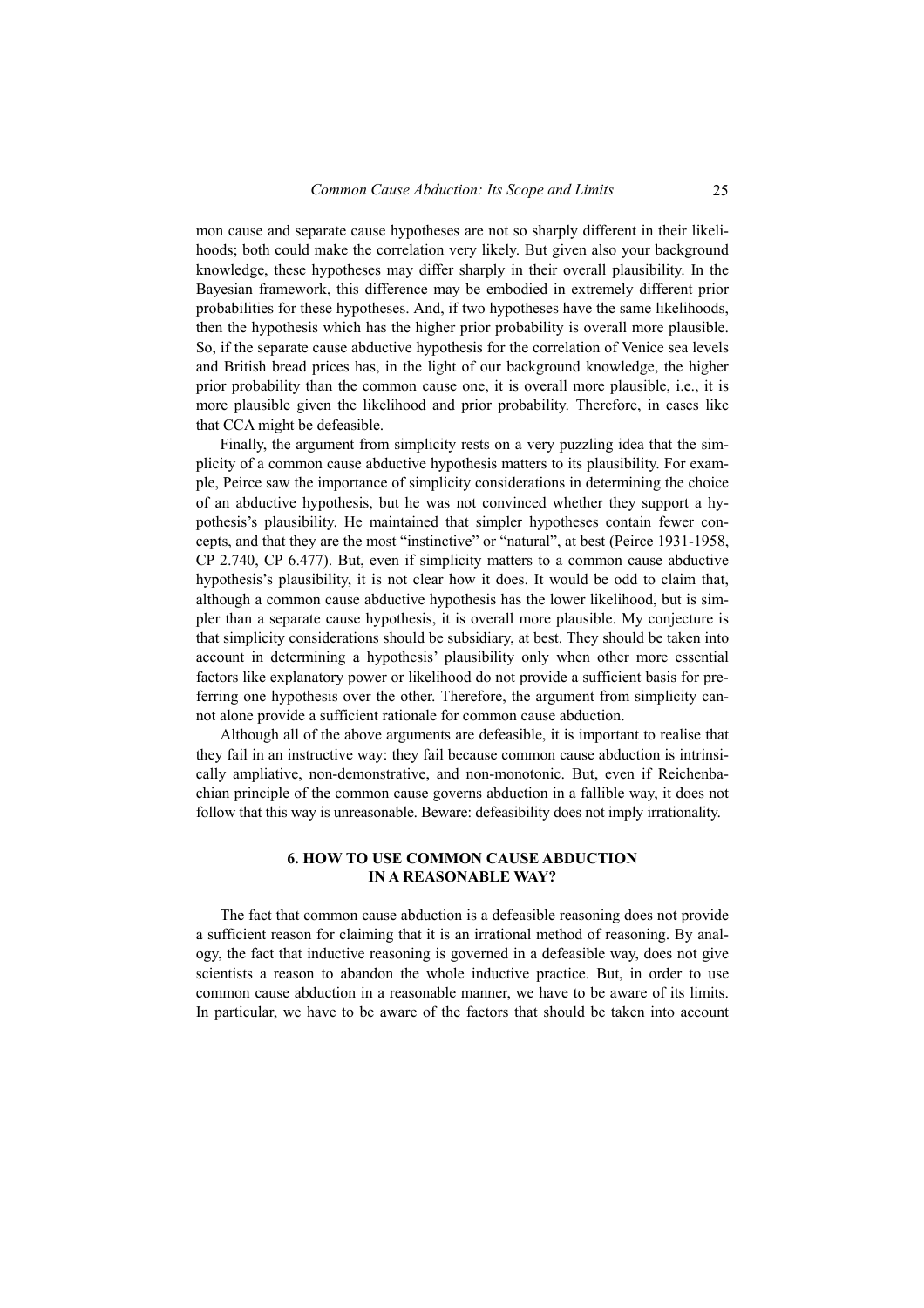when we decide to prefer the common cause abductive hypothesis over the separate cause one. Of course, it is not possible to define the complete list of factors that should be taken into account. Nevertheless, some general remarks can be formulated.

First, it is important to keep in mind that the overall plausibility of a common cause abductive hypothesis is sensitive to the informational content of one's background knowledge. This is a consequence of the more general idea that there is no assessment of plausibility, except in the light of background knowledge (Sober 1988). So, for example, our decision to prefer a common cause abductive hypothesis just on the basis that it has the high likelihood cannot be rational. Something more is required. We have to know that the assessment of its likelihood is done in the light of background knowledge. This idea operates in an important way in Bayesianism. This philosophy of statistical inference teaches us that a common cause abductive hypothesis's likelihood taken in insolation to one's background knowledge does not suffice to capture a hypothesis' overall plausibility. A hypothesis's likelihood should be conjoined with one's background knowledge which Bayesians represent by the idea of prior probability. As it has been indicated in the discussion of Sober's example of Venetian sea levels and British bread prices, common cause abductive hypotheses may have the high likelihood and, at the same time, they may be very improbable (have the low prior probability). This may be true of the majority of common cause abductive hypotheses since, as it has been pointed out at the beginning of the article, abductive hypotheses as being highly conjectural introduce new information to our background knowledge. It might even occur that they are inconsistent with our background knowledge (see, e.g., Carnielli 2006). Such abductive hypotheses then will have relatively low prior probabilities. In the light of this, it is rational to claim that both likelihood and prior probability of a hypothesis, which captures the assessment of a hypothesis' plausibility in the light of background knowledge, should contribute to a hypothesis overall plausibility. The role of a prior probability is crucial. When hypotheses have the same likelihood or when they differ slightly in their likelihoods, e.g., they both make the correlation very probable, then their prior probabilities will be decisive to the question of which one of the hypotheses is overall more plausible.

Second, it is important to recognize that some factors taken in favour of a common cause hypothesis do not contribute to its overall plausibility in a primary way. Take again the picture of scientific inference proposed by Bayesians. It is important to note that Bayesian prior probabilities can play many functions; they are not only restricted to represent the informational content of one's background knowledge. Prior probabilities may also reflect a hypothesis's simplicity (or parsimony). Now, suppose that both common cause and separate cause abductive hypothesis have the same likelihood, and further that the informational content of background knowledge does not discriminate between these two hypotheses. In such cases simplicity may be decisive. It may be reflected in the prior probabilities of these hypotheses; a common cause abductive hypothesis will have the higher prior probability, since it is more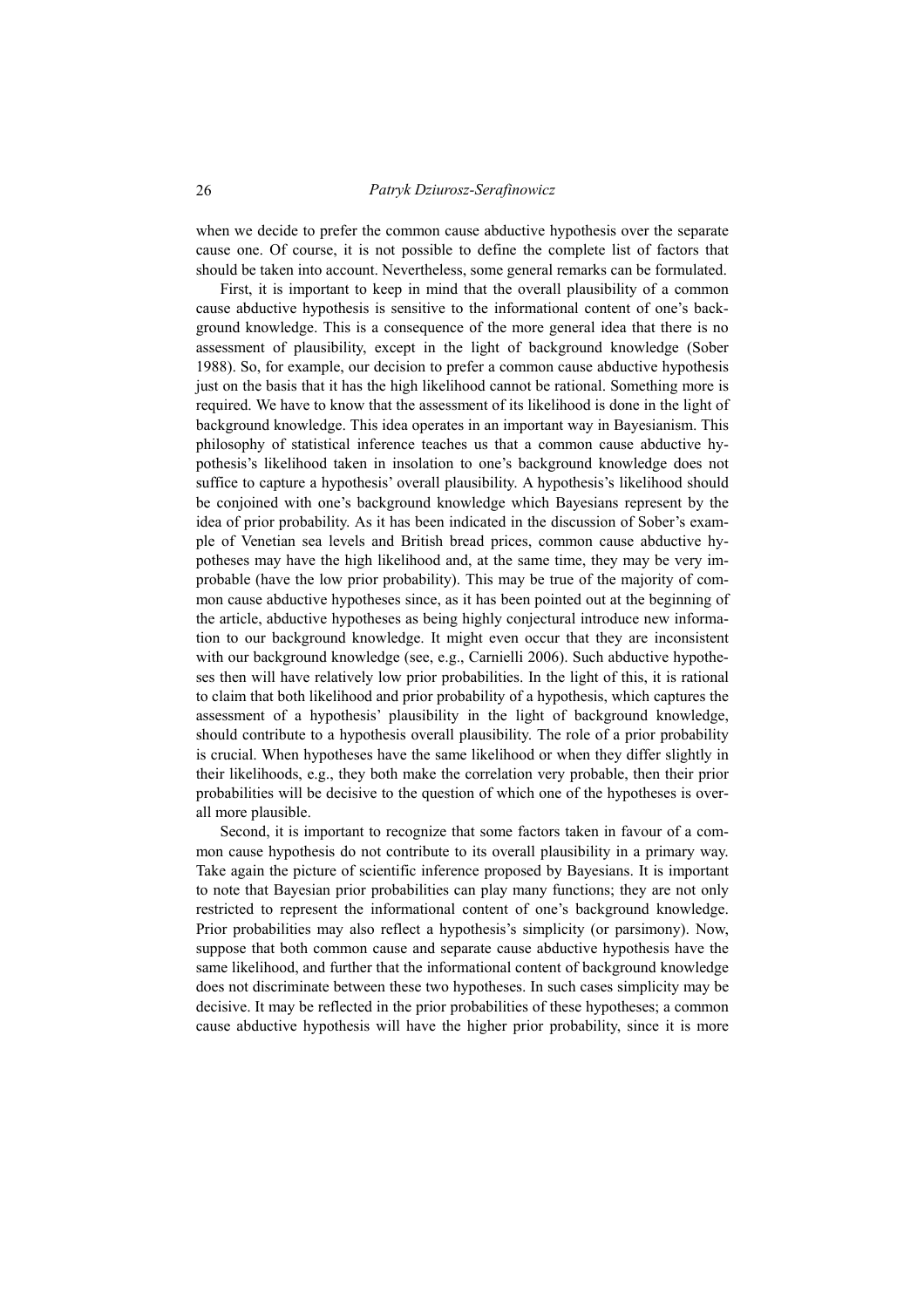parsimonious. Moreover, if simplicity influences a hypothesis's plausibility, then a common cause abductive hypothesis may be judged as more plausible than the separate cause one, even if both are equally likely. But this works only if simplicity is taken as a subsidiary reason in favour of one of the hypotheses in cases when the hypotheses at hand are equally likely. We are not justified in general to take simplicity as a primary reason for a hypothesis' plausibility, since we are not sure whether simplicity necessarily contributes to its plausibility. As long as we are Bayesians, we may rationally argue that a common cause abductive hypothesis's simplicity contributes to its overall plausibility *via* prior probabilities. But, if we change the framework from Bayesianism to the other one, say to Likelihoodism, it is no more clear how simplicity enters into the assessment of a hypothesis's plausibility.

#### **7. CONCLUDING REMARKS**

In commenting Peirce's concept of abduction, J. Hintikka emphasized:

It is sometimes said that the highest philosophical gift is to invent important new philosophical problems. If so, Peirce is a major star on the firmament of philosophy. By thrusting the notion of abduction to the forefront of philosophers' consciousness he created a problem which — I will argue — is the central one in contemporary epistemology. (Hintikka 1998, p. 503)

This article has tried to tackle Peirce's problematic concept of abduction from the perspective of the local strategy. It has been argued that an explanatory abduction for the correlation of events is not an act of mere guessing, but it can be regarded as a powerful inferential mechanism when governed by Reichenbachian principle of the common cause. The basic picture this article has tried to develop is that common cause abduction leads to the acceptance of the screening-off common cause abductive hypothesis that explains a surprising correlation of events better than the separate cause hypothesis. Based on the idea of likelihood, it has been argued that a common cause abductive hypothesis which makes the correlation at hand less of a surprise has the higher likelihood. Also, it has been claimed that common cause abductive hypotheses are more plausible then the separate cause ones since the former are simpler than the latter. Further, it has been shown that screening-off, likelihood and simplicity arguments for CCA have their limits. Finally, it has been claimed that even if Reichenbachian principle of the common cause governs abduction in a fallible way, it does not follow that this way is unreasonable.

## **REFERENCES**

|  |                      |  | Aliseda, A. (2006). Abductive Reasoning. Logical Investigations into Discovery and Explanation. |  |  |  |
|--|----------------------|--|-------------------------------------------------------------------------------------------------|--|--|--|
|  | Dordrecht: Springer. |  |                                                                                                 |  |  |  |

Arntzenius, F. (1990). Physics and Common Causes. *Synthese*, 82, pp. 77-96.

Carnielli, W. (2006). Surviving Abduction. *Logic Journal of IGPL*, 14(2), pp. 237-256.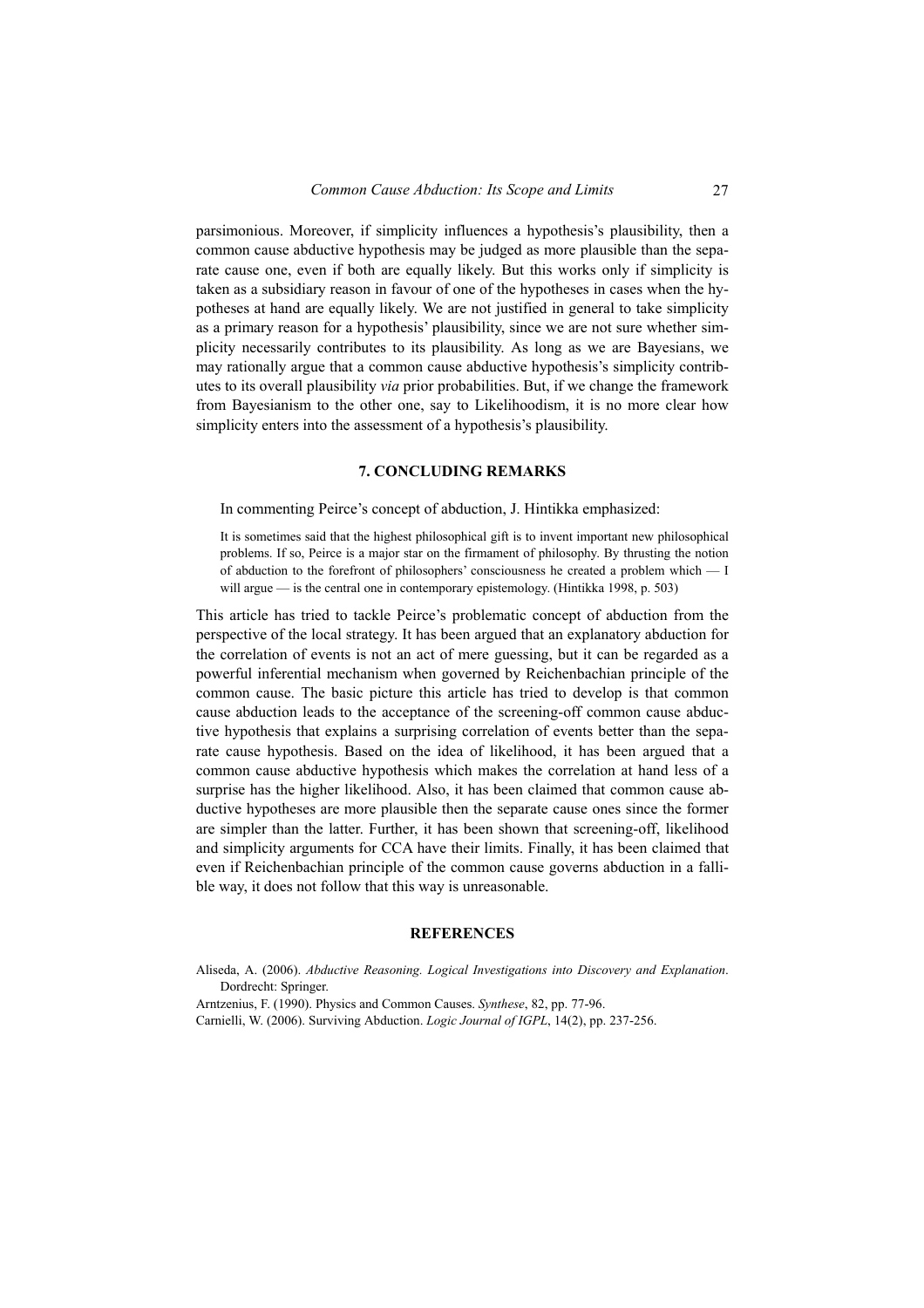- Diaconis P., and Freedman D. (1981). The Persistence of Cognitive Illusions. *Behavioural and Brain Sciences*, 4, pp. 333-334.
- Edwards, A. (1992). *Likelihood*. 2nd edition. Baltimore: Johns Hopkins University Press.
- Fann, K. T. (1970). *Peirce's Theory of Abduction*. The Hague: Martinus Nijhoff.
- Fetzer, J. H. (2004). What is Abduction? An Assessment of Jaakko Hintikka's Conception. In: D. Kolak and J. Symons, eds. *Quantifiers, Questions and Quantum Physics. Essays on the Philosophy of Jaakko Hintikka*. Dordrecht: Springer, pp. 127-155.
- Fisher, R. (1956). *Statistical Methods and Scientific Inference*. Edinburgh: Oliver and Boyd.
- Forster, M. and E. Sober (1994). How to Tell When Simpler, More Unified, or Less Ad Hoc Theories Will Provide More Accurate Predictions. *British Journal for the Philosophy of Science*, 45, pp. 1-35.
- Gabbay, D. and J. Woods (2001). The new logic*. Logic Journal of the IGPL*, 9(2), pp. 141-174.
- Gabbay, D. and J. Woods (2005). *The Reach of Abduction*. *A Practical Logic of Cognitive Systems*, Volume 2. Amsterdam: Elsevier.
- Hacking, I. (1965). *The Logic of Statistical Inference*. Cambridge: Cambridge University Press.
- Harman, G. (1965). The Inference to the Best Explanation. *Philosophical Review*, 74(1), pp. 88-95.
- Harman, G. (1986). *Change in View. Principles of Reasoning*. Cambridge, MA: The MIT Press. A Bradford Book.
- Hempel, C. (1966). *Philosophy of Natural Science*. Englewood Cliffs: Prentice-Hall.
- Hintikka, J. (1998). What is Abduction? The Fundamental Problem of Contemporary Epistemology. *Transactions of the Charles S. Peirce Society*, 34(3), pp. 503-533.
- Kapitan, T. (1997). Peirce and the structure of abductive inference. In: N. Houser, D. D. Roberts, J. Van Evra, eds. *Studies in the Logic of Charles Sanders Peirce*. Bloomington: Indiana University Press, pp. 477-496.
- Kitcher, P. (1989). Explanatory Unification and the Causal Structure of the World. In: P. Kitcher and W. Salmon, eds. *Minnesota Studies in the Philosophy of Science,* Volume 13: *Scientific Explanation*. Minneapolis: University of Minnesota Press, pp. 410-505.
- Lewis, D. (1986). Causal Explanation. In: D. Lewis. *Philosophical Papers*, Volume 2. New York: Oxford University Press, pp. 214-240.
- Lipton, P. (2004). *Inference to the Best Explanation*. 2<sup>nd</sup> edition. New York: Routledge.
- Magnani, L. (2001). *Abduction, Reason, and Science. Processes of Discovery and Explanation*. New York: Kluwer Academic/Plenum Publishers.
- Meheus, J. and D. Batens. (2006). A Formal Logic for Abductive Reasoning. *Logic Journal of IGPL*, 14(2), pp. 221-136.
- Newton, I. (1962). *Mathematical Principles of Natural Philosophy and his System of the World, Volume 2*. Translated into English by A. Motte. New York: Greenwood Press.
- Peirce, Ch. S. (1931-1958). *The Collected Papers of Charles Sanders Peirce*. Volumes 1-6 edited by Ch. Hartshorne, P. Weiss. Cambridge MA: Harvard University Press; and volumes 7-8 edited by A. W. Burks. Cambridge MA: Harvard University Press.
- Popper, K. (1959). *The Logic of Scientific Discovery*. London: Hutchinson.
- Reichenbach, H. (1938). *Experience and Prediction*. Chicago: University of Chicago Press.
- Reichenbach, H. (1956). *The Direction of Time*. Berkeley: University of California Press.
- Russell, B. (1948). *Human Knowledge. Its Scope and Limits*. London: George Allen and Unwin.
- Salmon, W. (1978). Why ask 'why?'. *Proceedings and Addresses of the American Philosophical Association*, 51, pp. 683-705.
- Salmon, W. (1984). *Scientific Explanation and the Causal Structure of the World*. Princeton: Princeton University Press.